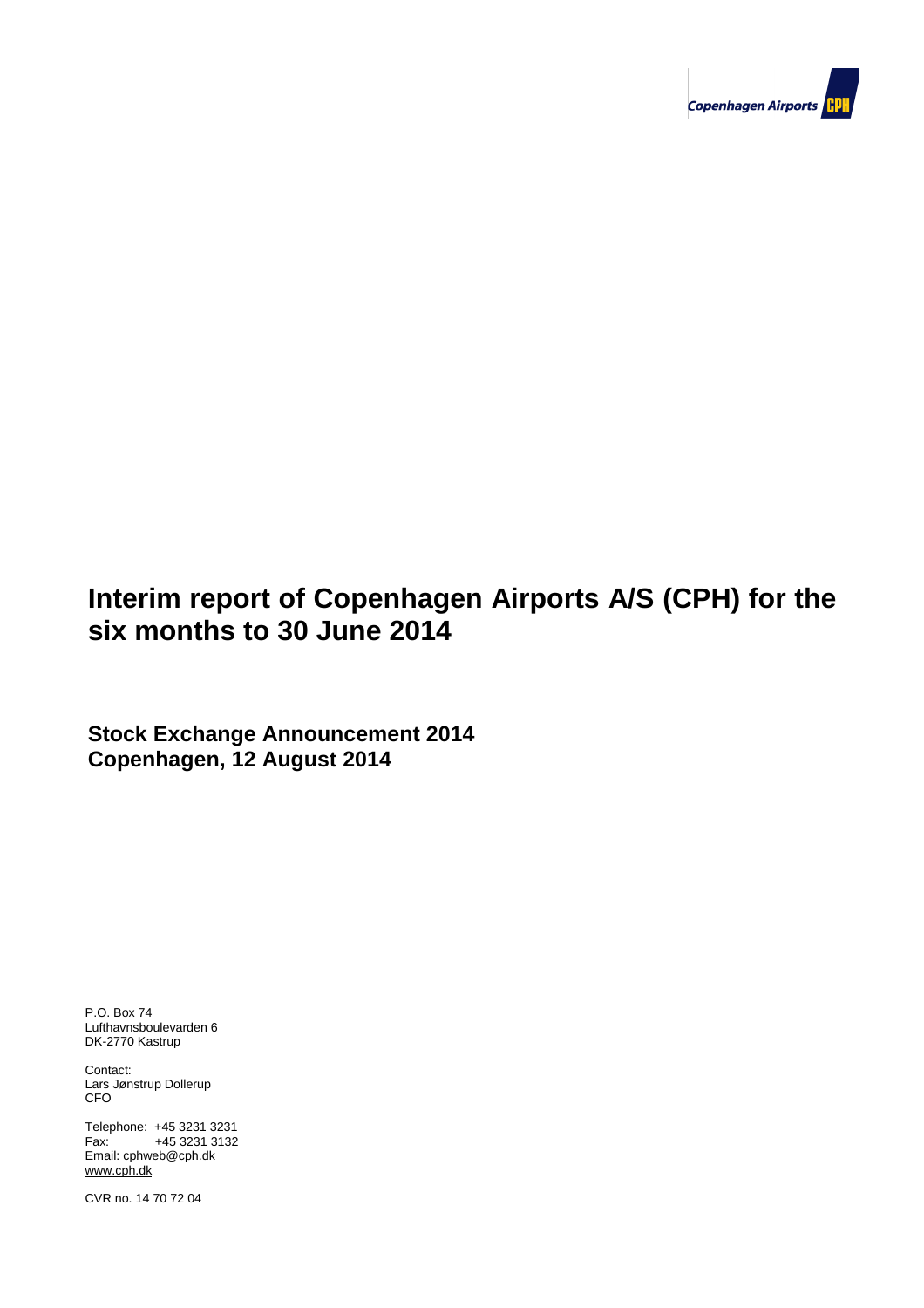### **Contents**

| INTERIM REPORT OF COPENHAGEN AIRPORTS A/S (CPH) FOR THE SIX MONTHS TO            |  |
|----------------------------------------------------------------------------------|--|
|                                                                                  |  |
|                                                                                  |  |
|                                                                                  |  |
|                                                                                  |  |
|                                                                                  |  |
| MANAGEMENT'S FINANCIAL REVIEW FOR THE INTERIM PERIOD 1 JANUARY - 30 JUNE 2014  6 |  |
|                                                                                  |  |
|                                                                                  |  |
|                                                                                  |  |
|                                                                                  |  |
|                                                                                  |  |
|                                                                                  |  |
|                                                                                  |  |
|                                                                                  |  |
|                                                                                  |  |
|                                                                                  |  |
|                                                                                  |  |
|                                                                                  |  |
|                                                                                  |  |
|                                                                                  |  |
|                                                                                  |  |
|                                                                                  |  |
|                                                                                  |  |

The terms "Copenhagen Airports", "CPH", "the Group", and "the Company" are used synonymously about Copenhagen Airports A/S consolidated with its subsidiaries and associates.

The term "Copenhagen Airport" is used about the airport at Copenhagen, Kastrup, owned by Copenhagen Airports A/S.

The term "YTD" is used about year-to-date figures, and the term "FY" is used about full-year figures.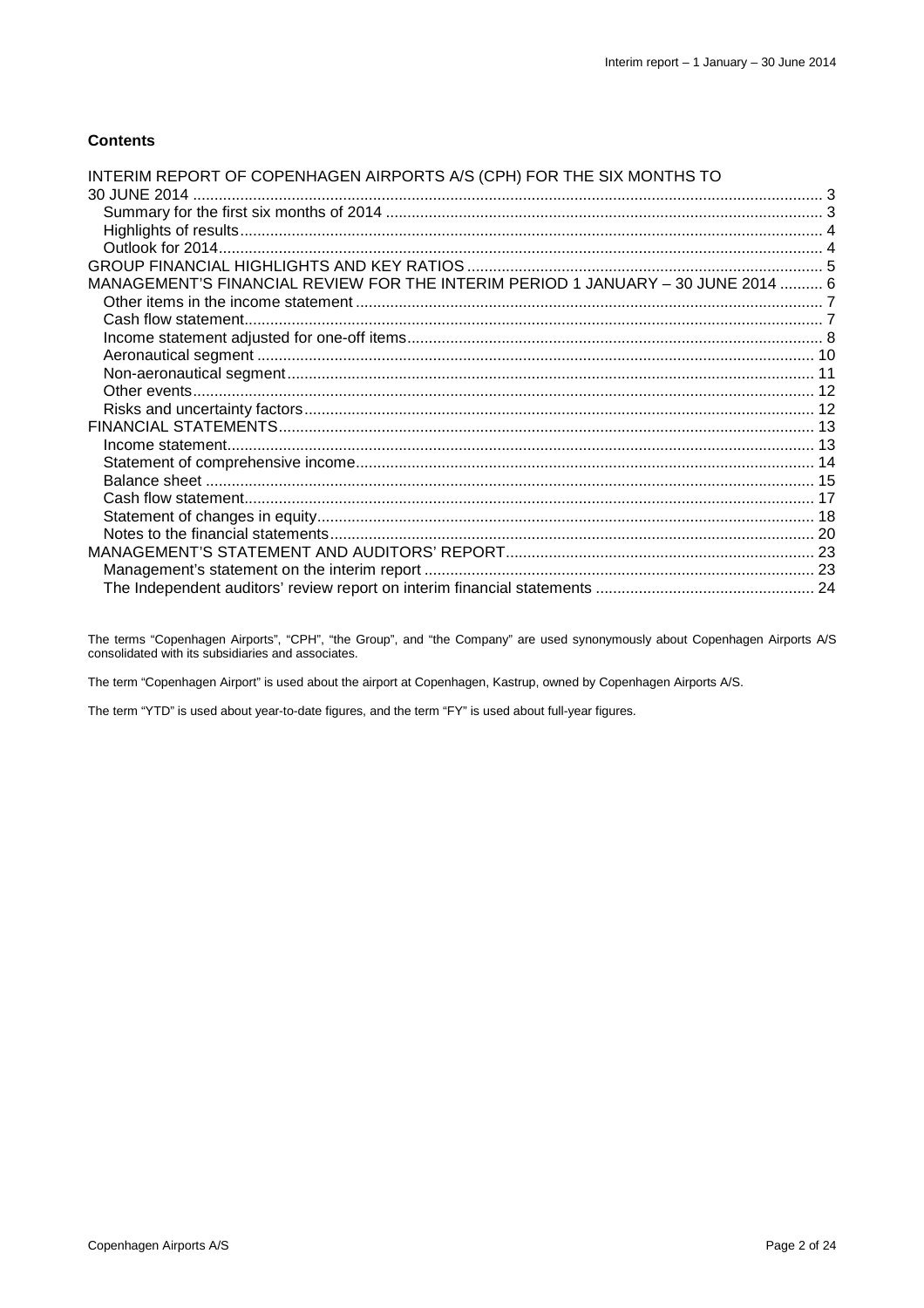### **INTERIM REPORT OF COPENHAGEN AIRPORTS A/S (CPH) FOR THE SIX MONTHS TO 30 JUNE 2014**

The Board of Directors today approved the interim report for the period 1 January – 30 June 2014.

### **SUMMARY FOR THE FIRST SIX MONTHS OF 2014**

Copenhagen Airports A/S (CPH) had a good first half year of 2014 with 7.3% growth in passenger numbers. The increase lifted both revenue and profit before tax. CPH retains its full-year forecast.

Passenger numbers at Copenhagen Airport increased to 12.4 million passengers. For the first time ever, the airport achieved more than 12 million passengers in the first six months of a year. The growth in passenger numbers lifted revenue by 7.4%, and profit before tax was up by 9.0% to DKK 593.3 million.

The growing passenger numbers, reflecting higher airline load factors and the full year effect of new routes started up in 2013, lifted revenue from the aeronautical segment by 10.4% in H1. The growth in passenger numbers was particularly strong in Q2, and the growth on intercontinental routes and in transfer traffic have supported Copenhagen Airport's position as the key hub of northern Europe. It also shows that CPH is achieving the goals set in the World Class Hub strategy. In the first six months of 2014, international traffic grew by 7.5%, long-haul traffic grew by 6.8%, transfer traffic was up by 13.5%, and domestic traffic rose by 4.9%.

#### **Non-aeronautical growth**

Revenue in the non-aeronautical part of the business was up by 3.5%, generated by a 5.6% increase in shopping centre revenue, a 3.6% increase in hotel revenue and a 6.6% increase in parking revenue. CPH continually works to enhance the offering at the airport shopping centre, and in early June Copenhagen Airport was officially rated best in the world in terms of food and beverage, winning the "Airport Food & Beverage Offer of the Year" award and two other prestigious awards at the international FAB Awards 2014 ceremony.

#### **High level of capital investment maintained in 2014**

CPH is continuing its very high level of capital investment in 2014 in strengthening and expanding Copenhagen Airport. In recent years, CPH's capital investment has been in the order of DKK 1 billion annually, and as a result of the steadily growing intercontinental traffic, CPH has now initiated an extension of Pier C, which is used for long-haul and non-Schengen traffic. The pier will be extended by 100 metres, adding three stands with direct access from the aircraft gates.

#### **Refinancing**

In April 2014, CPH refinanced its five-year committed bilateral facilities totalling DKK 2.0 billion. The new facilities have resulted in improved terms for CPH and address all identified short- to medium-term refinancing risks. The new facilities ensure that CPH will be able to maintain the necessary investment level. The new facilities expire on 2 April 2019.

#### **New charges agreement**

After the end of Q2, CPH has signed a new charges agreement with the airlines, which will now be submitted to the Danish Transport Agency for approval, and will come into effect on 1 April 2015. Under the agreement the price of using Copenhagen Airport will follow CPI over the next four years. The new agreement provides certainty around airline charges and ensures that the necessary level of investment in the airport can continue. The agreement also includes investment in facilities that will help the airlines reduce their overall operating costs. The new charges agreement means that the airlines know their costs for the next four years, and that the airport will have stable earnings. This will support CPH's plans to invest in the airport, creating the framework for CPH's long-term plan of expanding the airport as and when growth materialises and according to the "Expanding CPH" plan.

After the end of Q2, Copenhagen Airport was rated "Europe's most efficient airport" for the ninth time in eleven years by the Air Transport Research Society (ATRS), a special research group that analyses and evaluates efficiency at airports worldwide.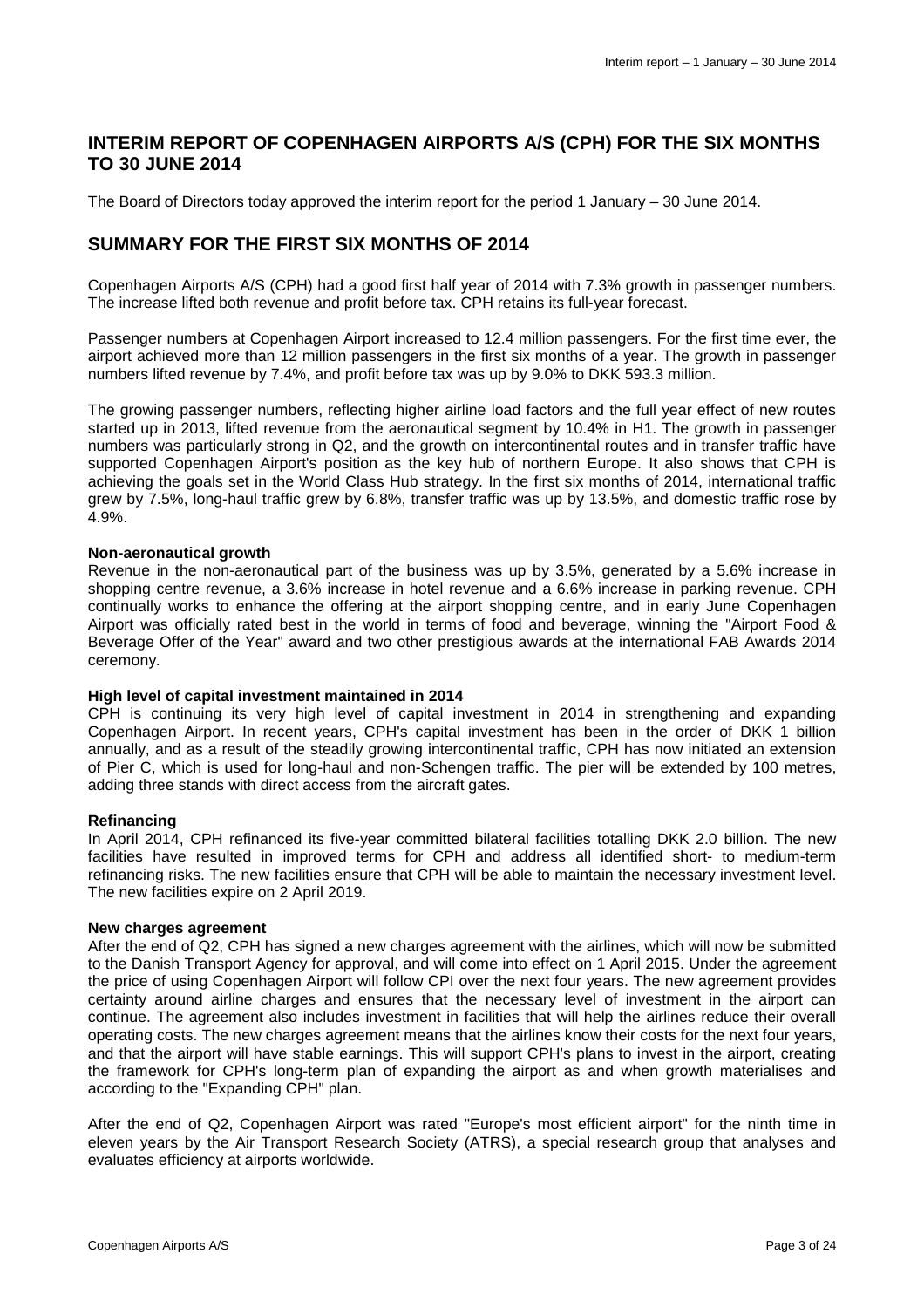As in previous years, the Company has adopted an interim dividend based on the interim profit. The dividend amounts to DKK 436.0 million or DKK 55.56 per share.

### **HIGHLIGHTS OF RESULTS**

- Passenger numbers at Copenhagen Airport increased by 7.3% during the first six months of 2014. The number of locally departing passengers increased by 5.2%, and the number of transfer passengers increased by 13.5%
- Revenue increased by 7.4% to DKK 1,869.0 million (2013: DKK 1,740.4 million) primarily driven by the increase in international locally departing and transfer passengers. The increase was also positively impacted by the index adjustment of passenger-related charges effective from 1 April 2014
- When excluding one-off items, EBITDA grew by 10.9% to DKK 1,028.3 million (2013: DKK 927.3 million). Reported EBITDA increased by 10.6% to DKK 1,020.1 million (2013: DKK 922.1 million)
- When excluding one-off items, EBIT increased by 9.8% to DKK 711.3 million (2013: DKK 648.0 million). Reported EBIT increased by 9.4% to DKK 703.1 million (2013: DKK 642.8 million)
- Net financing costs were DKK 11.2 million higher than in 2013
- Profit before tax increased by 9.5% to DKK 601.5 million, when excluding one-off items (2013: DKK 549.4 million). Reported profit before tax increased to DKK 593.3 million (2013: DKK 544.2 million)
- Capital expenditure amounted to DKK 306.6 million in the first six months of 2014 (2013: DKK 464.9 million). The lower level was due to timing differences in the start-up of projects, including the preparation of the Pier C extension
- The dividend of DKK 436.0 million will be distributed on 18 August 2014. The dividend will be distributed through VP Securities Services on 15 August 2014 on holdings of record on VP accounts at the end of the business day. Consequently, shares purchased for settlement on or before 15 August 2014 will carry dividend, whereas shares sold for settlement on or before 15 August 2014 will lose the right to dividend. This means that transactions up to and including 12 August 2014 will be settled cum dividend, and transactions from and including 13 August 2014 will be settled ex dividend when traded at normal three-day settlement.

### **OUTLOOK FOR 2014**

#### **Forecast of profit before tax**

With the anticipated traffic programme for 2014, we expect to see an increase in the total number of passengers. A positive full-year effect in 2014 is expected from the many new routes opened in 2013.

The increase in passenger numbers is expected to have a favourable impact on revenue. Operating costs are expected to be higher than in 2013, primarily due to the expected rise in passenger numbers and cost inflation, but this will partly be offset by a continuing focus on operating cost efficiencies. Depreciation charges and financial costs are expected to be higher in 2014 than in 2013 as a result of the continuing high investment level. Overall, profit before tax for 2014 is still expected to be in the range of DKK 1,100.0 million to DKK 1,200.0 million, when excluding one-off items. If the passenger growth continues to be strong, profit before tax is expected to be in the higher end of the range. Operating profit before depreciation is projected to be higher in 2014 than in 2013, when excluding one-off items.

#### **Forecast of capital investment**

Under the charges agreement, CPH must invest an average of DKK 500 million annually but, as in previous years, CPH expects to invest at a level significantly higher in 2014 than what it is committed to invest under the charges agreement. CPH will also be investing in non-aeronautical projects for the benefit of airlines and passengers.

The forecast for 2014 regarding passenger growth, profit before tax and capital investment is retained.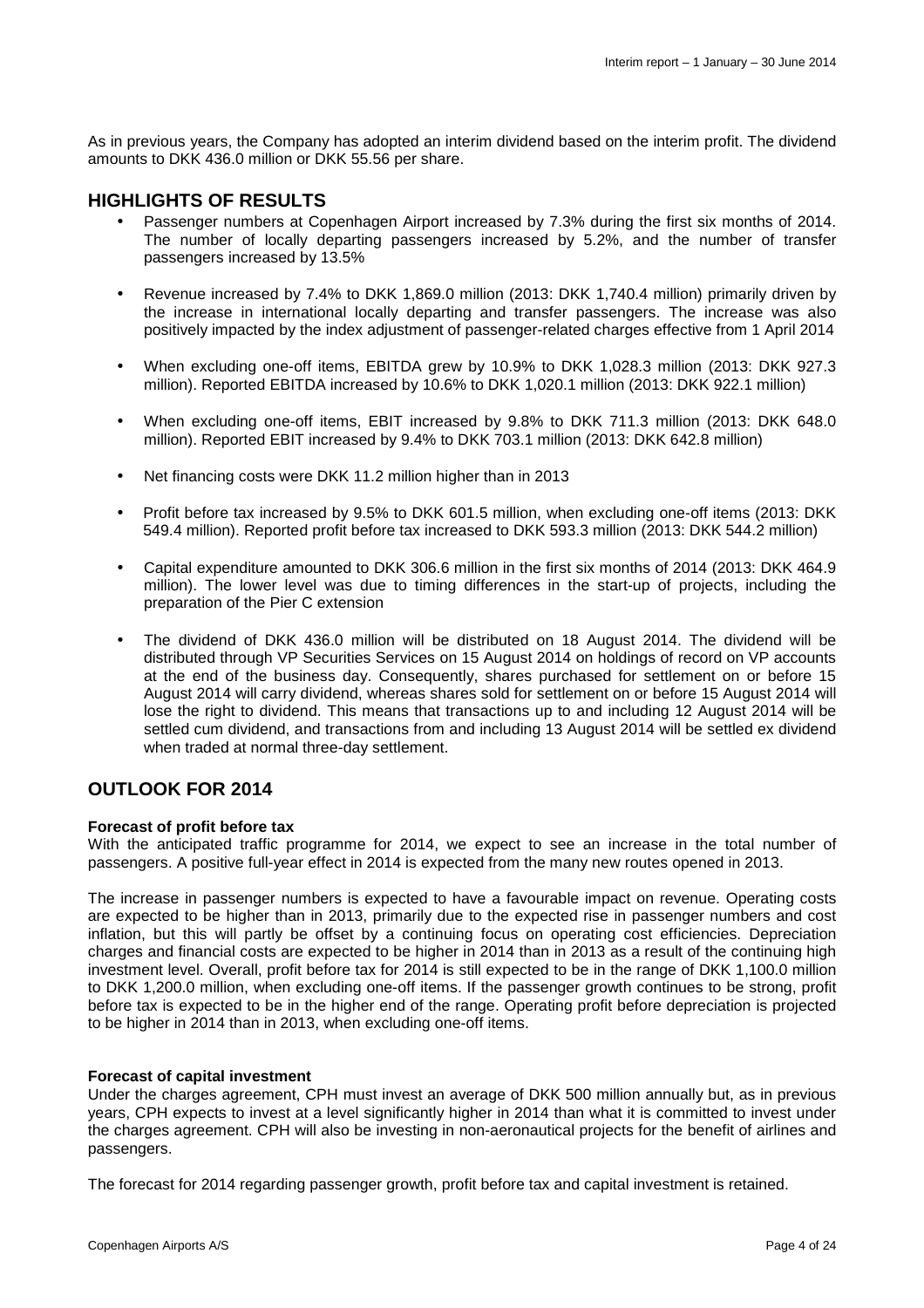# **GROUP FINANCIAL HIGHLIGHTS AND KEY RATIOS**

|                                                 | Q2 2014 | Q2 2013 | <b>YTD 2014</b> | <b>YTD 2013</b> | 2013    |
|-------------------------------------------------|---------|---------|-----------------|-----------------|---------|
| Income statement (DKK million)                  |         |         |                 |                 |         |
| Revenue                                         | 1,037   | 953     | 1,869           | 1,740           | 3,645   |
| <b>EBITDA</b>                                   | 595     | 537     | 1,020           | 922             | 1,996   |
| <b>EBIT</b>                                     | 436     | 391     | 703             | 643             | 1,373   |
| Net financing costs                             | 56      | 49      | 110             | 99              | 201     |
| Profit before tax                               | 380     | 342     | 593             | 544             | 1,172   |
| Net profit                                      | 280     | 307     | 436             | 455             | 976     |
| Statement of comprehensive income (DKK million) |         |         |                 |                 |         |
| Other comprehensive income                      | (36)    | (38)    | (72)            | 14              | (3)     |
| Comprehensive income                            | 244     | 269     | 364             | 469             | 973     |
| <b>Balance sheet (DKK million)</b>              |         |         |                 |                 |         |
| Property, plant and equipment                   | 8,665   | 8,592   | 8,665           | 8,592           | 8,669   |
| Financial investments                           | 1       | 1       | 1               | 1               | 1       |
| <b>Total assets</b>                             | 9,624   | 9,669   | 9,624           | 9,669           | 9,559   |
| Equity                                          | 2,743   | 2,851   | 2,743           | 2,851           | 2,901   |
| Interest-bearing debt                           | 4,294   | 4,273   | 4,294           | 4,273           | 4,204   |
| Capital investments                             | 182     | 190     | 249             | 381             | 739     |
| Investment in intangible assets                 | 42      | 60      | 58              | 84              | 172     |
| Cash flow statement (DKK million)               |         |         |                 |                 |         |
| Cash flow from operating activities             | 517     | 431     | 776             | 674             | 1,384   |
| Cash flow from investing activities             | (224)   | (250)   | (306)           | (464)           | (910)   |
| Cash flow from financing activities             | (300)   | (823)   | (469)           | (826)           | (1,270) |
| Cash at end of period                           | 39      | 216     | 39              | 216             | 37      |
| <b>Key ratios</b>                               |         |         |                 |                 |         |
| EBITDA margin                                   | 57.4%   | 56.3%   | 54.6%           | 53.0%           | 54.8%   |
| <b>EBIT</b> margin                              | 42.1%   | 41.0%   | 37.6%           | 36.9%           | 37.7%   |
| Asset turnover rate                             | 0.44    | 0.41    | 0.39            | 0.37            | 0.39    |
| Return on assets                                | 18.3%   | 16.6%   | 14.7%           | 13.8%           | 14.7%   |
| Return on equity                                | 38.8%   | 36.9%   | 30.9%           | 28.2%           | 30.0%   |
| <b>Equity ratio</b>                             | 28.5%   | 29.5%   | 28.5%           | 29.5%           | 30.3%   |
| Earnings per DKK 100 share                      | 35.6    | 39.1    | 55.6            | 58.0            | 124.4   |
| Cash earnings per DKK 100 share                 | 55.9    | 57.8    | 95.9            | 93.5            | 203.7   |
| Net asset value per DKK 100 share               | 349.6   | 363.3   | 349.6           | 363.3           | 369.6   |
| NOPAT margin                                    | 30.7%   | 28.7%   | 27.6%           | 27.3%           | 29.1%   |
| Turnover rate of capital employed               | 0.48    | 0.44    | 0.43            | 0.40            | 0.42    |
| <b>ROCE</b>                                     | 14.8%   | 12.5%   | 12.0%           | 11.0%           | 12.1%   |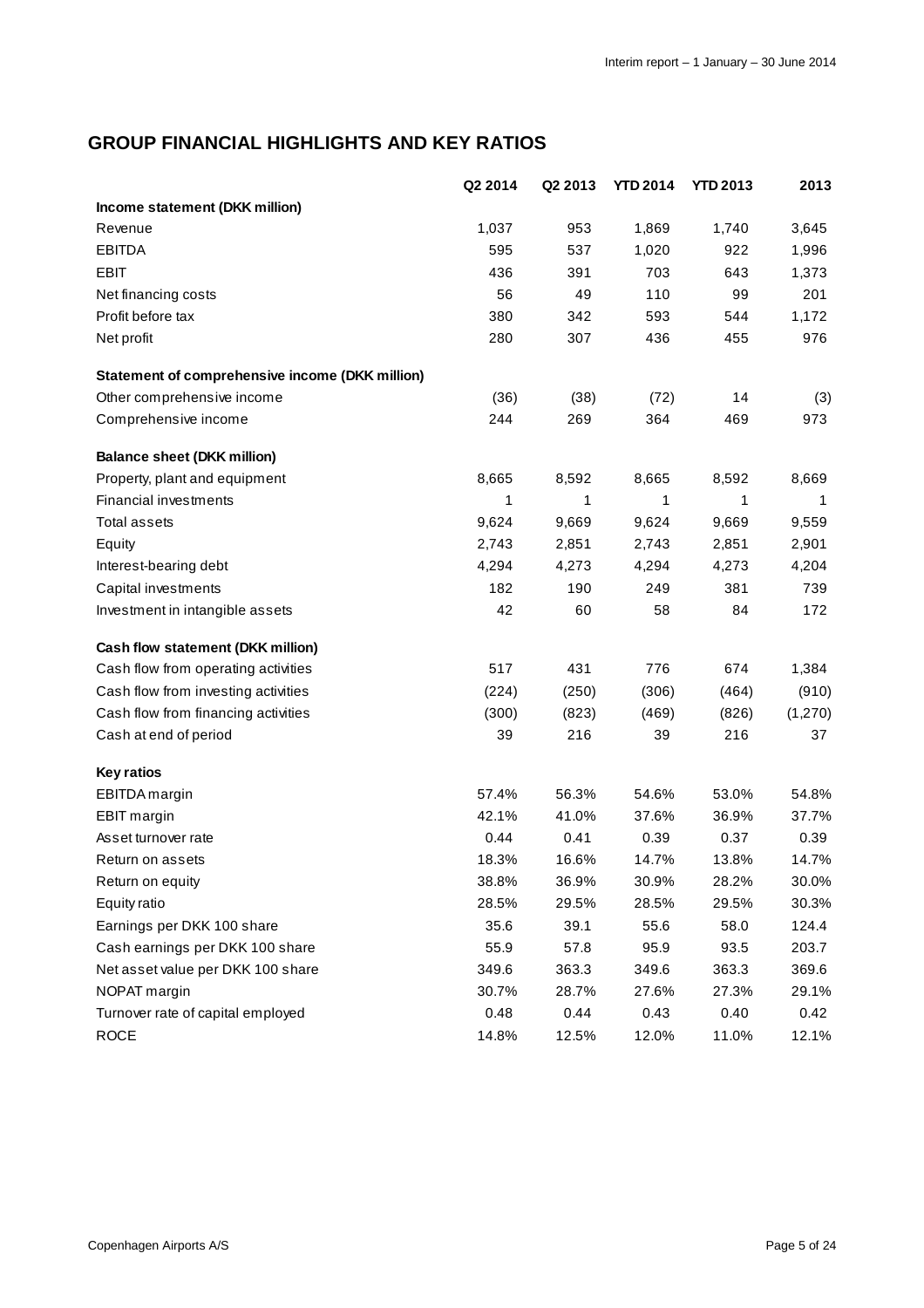### **MANAGEMENT'S FINANCIAL REVIEW FOR THE INTERIM PERIOD 1 JANUARY – 30 JUNE 2014**

#### **Performance – Q2 2014**

Performance in Q2 2014 was positively impacted by a 9.7% increase in the number of passengers at Copenhagen Airport. This contributed DKK 83.9 million to the increase in revenue. Consolidated pre-tax profit in Q2 2014 amounted to DKK 385.6 million, when excluding one-off items of DKK 5.2 million primarily relating to restructuring costs.

#### **YTD performance compared with 2013**

Consolidated revenue amounted to DKK 1,869.0 million corresponding to a 7.4% increase. Aeronautical revenue increased by 10.4% to DKK 1,085.0 million, primarily due to the growth in international locally departing and transfer passengers. The increase was also positively affected by the index adjustment of passengerrelated charges effective from 1 April 2014. Nonaeronautical revenue increased by 3.5% mainly attributable to an increase in passenger numbers and new and improved food-and-beverage and speciality-shop concepts.

Operating costs, including depreciation, increased by DKK 65.3 million to DKK 1,158.4 million, when excluding one-off items. This was primarily due to an increase in depreciation charges of DKK 37.7 million as a result of the continuing high investment level. Furthermore, staff costs increased by DKK 21.0 million due to salary indexation and an increase in the number of employees by 35 full-time employees (from 2,112 in the first six months of 2013 to 2,147 in the first six months of 2014) as a result of regulatory

requirements in security. External costs increased by DKK 6.6 million due to the higher activity level, partly offset by the continued focus on cost efficiency and lower costs related to snow clearing in 2014.

When excluding one-off items, EBITDA increased by 10.9%. Reported EBITDA increased by 10.6% to DKK 1,020.1 million.

Net financing costs amounted to DKK 109.8 million, which was a year-on-year increase of DKK 11.2 million.

Excluding one-off items, profit before tax increased by DKK 52.1 million to DKK 601.5 million. Consolidated profit before tax rose by DKK 49.1 million to DKK 593.3 million.

#### **Interim dividend**

As in previous years, an interim dividend of DKK 436.0 million, equivalent to DKK 55.56 per share has been adopted. The distribution corresponds to the reported profit after tax for the period. The dividend will be available on 18 August 2014. The dividend will be distributed through VP Securities Services on 15 August 2014 on holdings of record in VP accounts at the end of the business day. Consequently, shares purchased for settlement on or before 15 August 2014 will carry dividend, whereas shares sold for settlement on or before 15 August 2014 will lose the right to dividend. This means that transactions to and including 12 August 2014 will be settled cum dividend, and transactions from and including 13 August 2014 will be settled ex dividend when traded at normal three-day settlement.

|                          | Q <sub>2</sub> |       |      |          | Year to date |         |       |       |
|--------------------------|----------------|-------|------|----------|--------------|---------|-------|-------|
| <b>DKK</b> million       | 2014           | 2013  | Ch.  | Ch. %    | 2014         | 2013    | Ch.   | Ch. % |
| Revenue                  | 1.037.1        | 953.2 | 83.9 | 8.8%     | 1.869.0      | 1,740.4 | 128.6 | 7.4%  |
| <b>EBITDA</b>            | 595.2          | 537.0 | 58.2 | $10.8\%$ | 1.020.1      | 922.1   | 98.0  | 10.6% |
| <b>EBIT</b>              | 436.5          | 390.7 | 45.8 | 11.7%    | 703.1        | 642.8   | 60.3  | 9.4%  |
| Net financing costs      | 56.1           | 49.2  | 6.9  | 14.0%    | 109.8        | 98.6    | 11.2  | 11.4% |
| <b>Profit before tax</b> | 380.4          | 341.5 | 38.9 | 11.4%    | 593.3        | 544.2   | 49.1  | 9.0%  |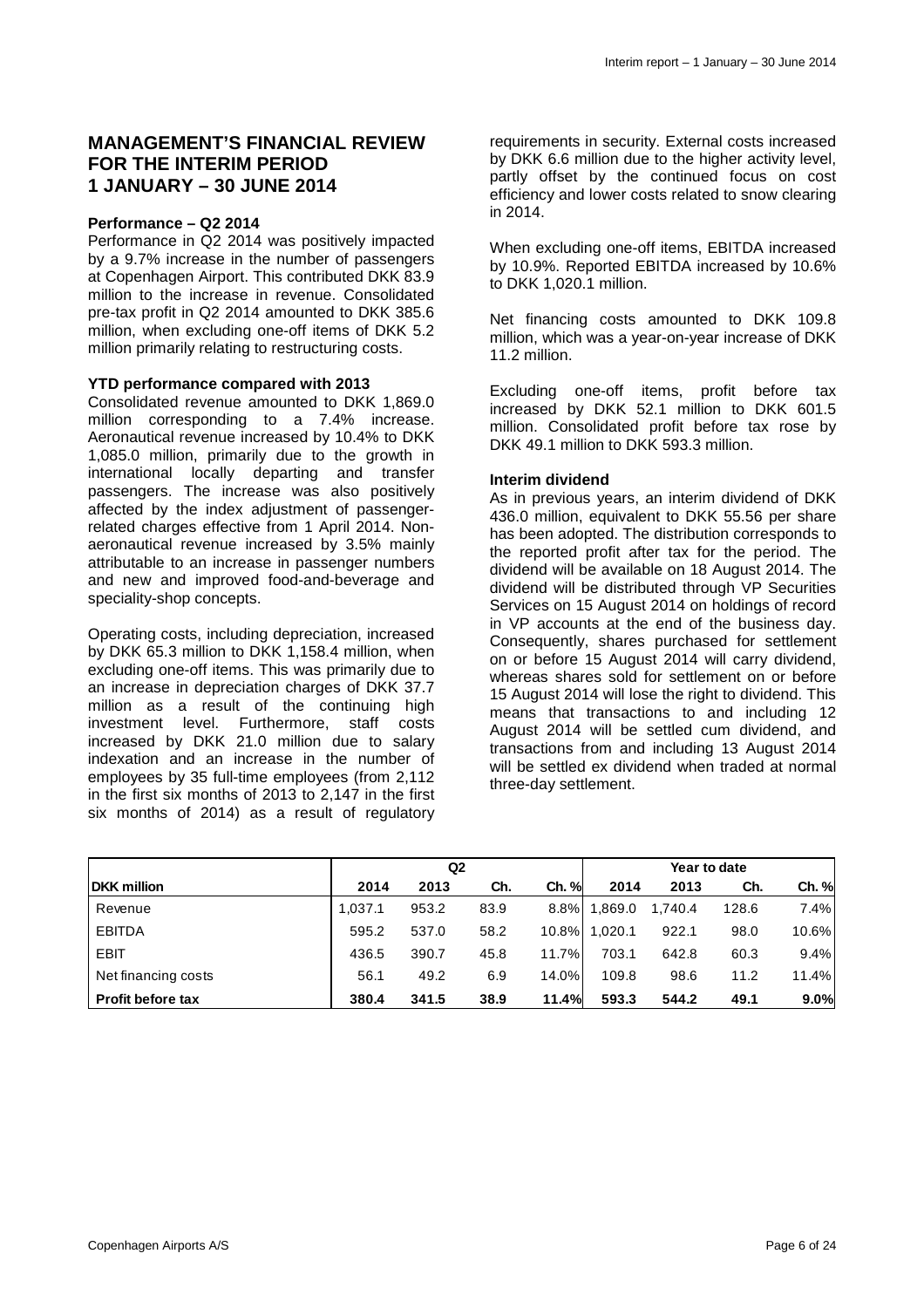### **OTHER ITEMS IN THE INCOME STATEMENT**

#### **Net financing costs**

|                          | Year to date |       |       |  |  |
|--------------------------|--------------|-------|-------|--|--|
| <b>DKK</b> million       | 2014         | 2013  | Ch.   |  |  |
| Interest                 | 107.2        | 108.0 | (0.8) |  |  |
| Market value adjustments | 0.1          | 0.4   | (0.3) |  |  |
| Other financial costs    | 2.5          | (9.8) | 12.3  |  |  |
| Total                    | 109.8        | 98.6  | 11.2  |  |  |

Net financing costs increased by DKK 11.2 year on year.

This was mainly caused by an increase in other financial costs by DKK 12.3 million, mainly due to a decline in capitalised interest on non-current assets.

#### **Income tax for the period**

Tax on the profit for the period has been recognised on the basis of a proportional share of estimated tax calculated on a full-year basis. In 2013, the Danish parliament adopted legislation to lower the Danish corporate tax rate from 25% to 22% during 2014-2016, which by 30 June 2013 resulted in a recognition (income) of DKK 57.6 million.

### **CASH FLOW STATEMENT**

|                              | Year to date |                           |               |  |  |
|------------------------------|--------------|---------------------------|---------------|--|--|
| <b>DKK</b> million           | 2014         | 2013                      | Ch.           |  |  |
| Cash flow from:              |              |                           |               |  |  |
| Operating activities         |              | 776.0 673.7 102.3         |               |  |  |
| Investing activities         |              | $(305.8)$ $(464.0)$ 158.2 |               |  |  |
| Financing activities         |              | (468.6) (826.1) 357.5     |               |  |  |
| Net cash flow for the period | 1.6          | (616.4) 618.0             |               |  |  |
| Cash at beginning of year    | 37.0         |                           | 832.8 (795.8) |  |  |
| Cash at the end of           |              |                           |               |  |  |
| the period                   | 38.6         | 216.4                     | (177.8)       |  |  |

### **Cash flow from operating activities**

The increase in the cash flow from operating activities primarily related to the increase in the activity level and a continued focus on cost efficiency, partly offset by higher interest payments and higher tax payments on account.

#### **Cash flow from investing activities**

The change in cash flow from investing activities related to investment in intangible assets and property, plant and equipment and amounted to DKK 224.4 million in Q2 2014 (2013: DKK 250.3 million). Year to date, CPH has invested DKK 306.6 million. Major investments include renewal of aircraft stands, maintenance of roads, extension of Pier C, improvement of the fire training area, self-boarding gates and IT systems.

### **Cash flow from financing activities**

Financing activities relate primarily to net loan proceeds from revolving facilities, minor mortgage repayments and dividend payments in respect of 2013.

#### **Cash and cash equivalents**

CPH had DKK 38.6 million in cash and cash equivalents and unused credit facilities of DKK 1,923.4 million as of 30 June 2014.

In April 2014, CPH extended its five-year committed bilateral facilities totalling DKK 2.0 billion. The new facilities have improved terms for CPH and address all short- and medium-term refinancing risks. The new facilities ensure that CPH will continue to be able to meet its investment commitments. The facilities expire on 2 April 2019.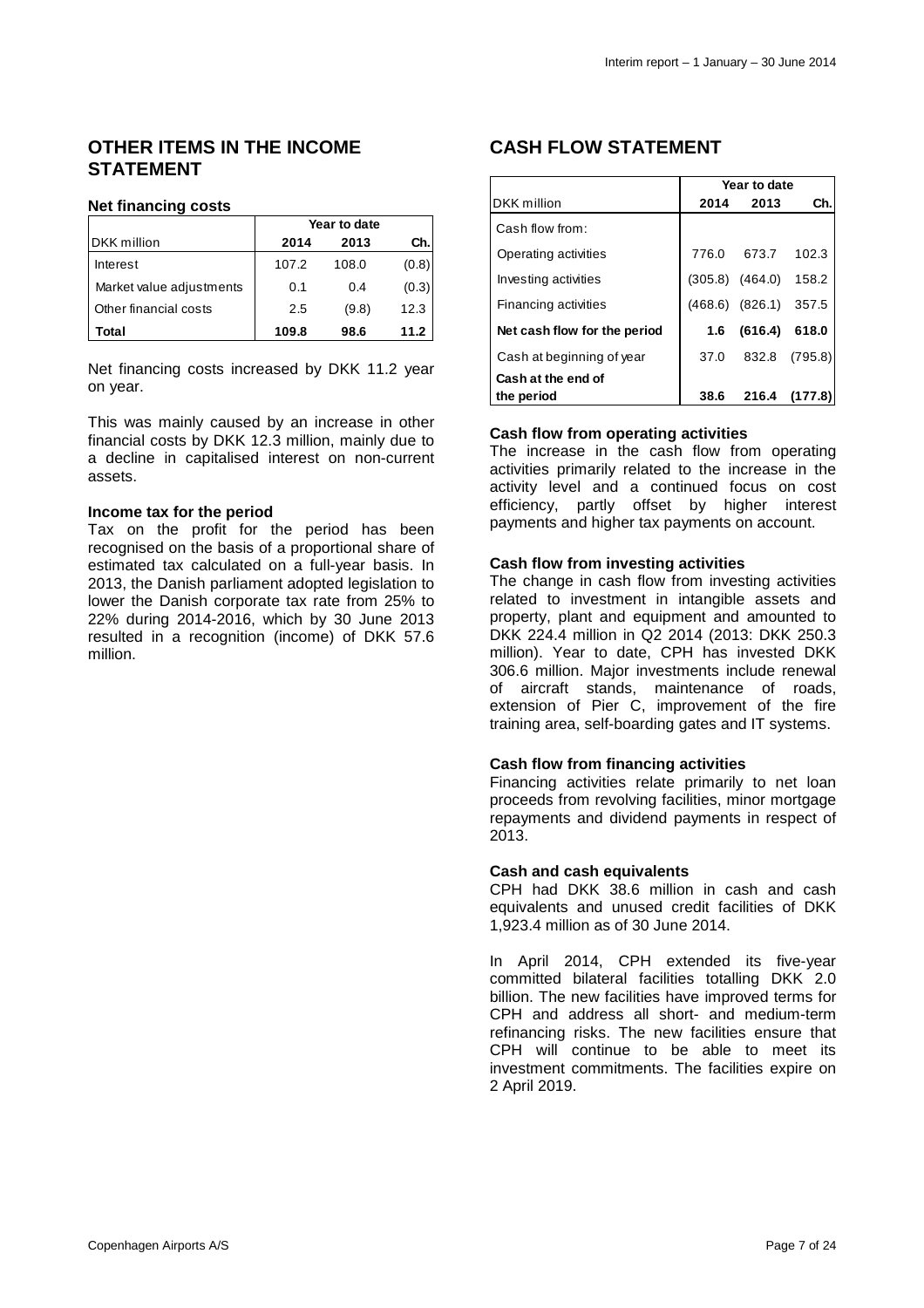# **INCOME STATEMENT ADJUSTED FOR ONE-OFF ITEMS**

| 1 January - 30 June 2014       | <b>Including</b> | <b>Excluding</b> |         |
|--------------------------------|------------------|------------------|---------|
|                                | one-off          | One-off          | one-off |
| <b>DKK</b> million             | items            | items            | items   |
| Revenue                        | 1,869.0          | ۰.               | 1,869.0 |
| Other income                   | 0.7              |                  | 0.7     |
| External costs                 | 291.3            | (4.1)            | 287.2   |
| Staff costs                    | 558.3            | (4.1)            | 554.2   |
| <b>EBITDA</b>                  | 1,020.1          | 8.2              | 1,028.3 |
| Amortisation and depreciation  | 317.0            |                  | 317.0   |
| Profit before interest and tax | 703.1            | 8.2              | 711.3   |
| Net financing costs            | 109.8            |                  | 109.8   |
| <b>Profit before tax</b>       | 593.3            | 8.2              | 601.5   |
| Tax on profit for the period   | 157.3            | 2.0              | 159.3   |
| Net profit for the period      | 436.0            | 6.2              | 442.2   |
| .<br>-- -<br>$- - - -$         | .                |                  | _ _ _   |

| 1 January - 30 June 2013       | <b>Including</b> |         |         |  |  |
|--------------------------------|------------------|---------|---------|--|--|
|                                | one-off          | One-off | one-off |  |  |
| <b>DKK</b> million             | items            | items   | items   |  |  |
| Revenue                        | 1,740.4          | -       | 1,740.4 |  |  |
| Other income                   | 0.7              |         | 0.7     |  |  |
| External costs                 | 283.0            | (2.4)   | 280.6   |  |  |
| Staff costs                    | 536.0            | (2.8)   | 533.2   |  |  |
| <b>EBITDA</b>                  | 922.1            | 5.2     | 927.3   |  |  |
| Amortisation and depreciation  | 279.3            |         | 279.3   |  |  |
| Profit before interest and tax | 642.8            | 5.2     | 648.0   |  |  |
| Net financing costs            | 98.6             |         | 98.6    |  |  |
| <b>Profit before tax</b>       | 544.2            | 5.2     | 549.4   |  |  |
| Tax on profit for the period   | 89.4             | 1.3     | 90.7    |  |  |
| Net profit for the period      | 454.8            | 3.9     | 458.7   |  |  |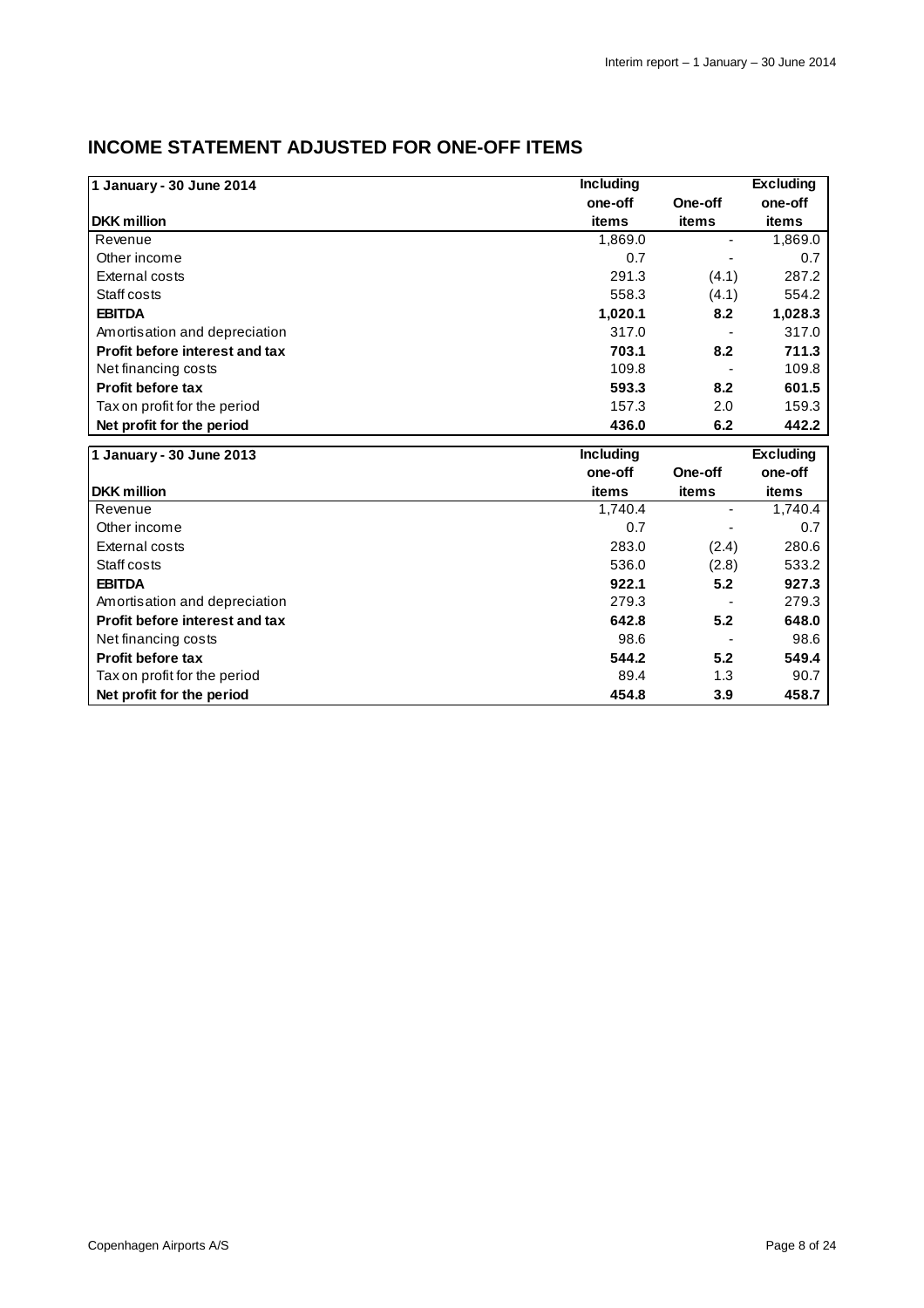| Q2 2014                        | <b>Including</b> |         | <b>Excluding</b> |
|--------------------------------|------------------|---------|------------------|
|                                | one-off          | One-off | one-off          |
| <b>DKK</b> million             | items            | items   | items            |
| Revenue                        | 1,037.1          |         | 1,037.1          |
| Other income                   | 0.5              |         | 0.5              |
| External costs                 | 146.1            | (2.6)   | 143.5            |
| Staff costs                    | 296.3            | (2.6)   | 293.7            |
| <b>EBITDA</b>                  | 595.2            | 5.2     | 600.4            |
| Amortisation and depreciation  | 158.7            |         | 158.7            |
| Profit before interest and tax | 436.5            | 5.2     | 441.7            |
| Net financing costs            | 56.1             |         | 56.1             |
| <b>Profit before tax</b>       | 380.4            | 5.2     | 385.6            |
| Tax on profit for the period   | 100.8            | 1.2     | 102.0            |
| Net profit for the period      | 279.6            | 4.0     | 283.6            |

| Q2 2013                        | <b>Including</b> |                          | <b>Excluding</b> |
|--------------------------------|------------------|--------------------------|------------------|
|                                | one-off          | One-off                  | one-off          |
| <b>DKK</b> million             | items            | items                    | items            |
| Revenue                        | 953.2            | $\overline{\phantom{a}}$ | 953.2            |
| Other income                   | 0.5              |                          | 0.5              |
| External costs                 | 137.3            | (2.3)                    | 135.0            |
| Staff costs                    | 279.4            | (1.6)                    | 277.8            |
| <b>EBITDA</b>                  | 537.0            | 3.9                      | 540.9            |
| Amortisation and depreciation  | 146.3            |                          | 146.3            |
| Profit before interest and tax | 390.7            | 3.9                      | 394.6            |
| Net financing costs            | 49.2             |                          | 49.2             |
| <b>Profit before tax</b>       | 341.5            | 3.9                      | 345.4            |
| Tax on profit for the period   | 34.6             | 1.0                      | 35.6             |
| Net profit for the period      | 306.9            | 2.9                      | 309.8            |

### **Segment reporting**

CPH has chosen to review the operating and financial performance for the period on the basis of its segmental division.

The consolidated income statement, statement of comprehensive income, balance sheet, cash flow statement, statement of changes in equity and notes to the financial statements for the period 1 January – 30 June 2014 are included on pages 13-22.

#### **Segment revenue and profit**

| Year to date       |         | Revenue |       |          |       |       | <b>Profit before interest and tax</b> |       |
|--------------------|---------|---------|-------|----------|-------|-------|---------------------------------------|-------|
| <b>DKK</b> million | 2014    | 2013    | Ch.   | Ch. %    | 2014  | 2013  | Ch.                                   | Ch. % |
| Aeronautical       | 1.085.0 | 983.1   | 101.9 | $10.4\%$ | 204.1 | 154.7 | 49.4                                  | 32.0% |
| Non-aeronautical   | 784.0   | 757.3   | 26.7  | $3.5\%$  | 499.0 | 488.1 | 10.9                                  | 2.2%  |
| <b>Total</b>       | 1,869.0 | 1,740.4 | 128.6 | 7.4%     | 703.1 | 642.8 | 60.3                                  | 9.4%  |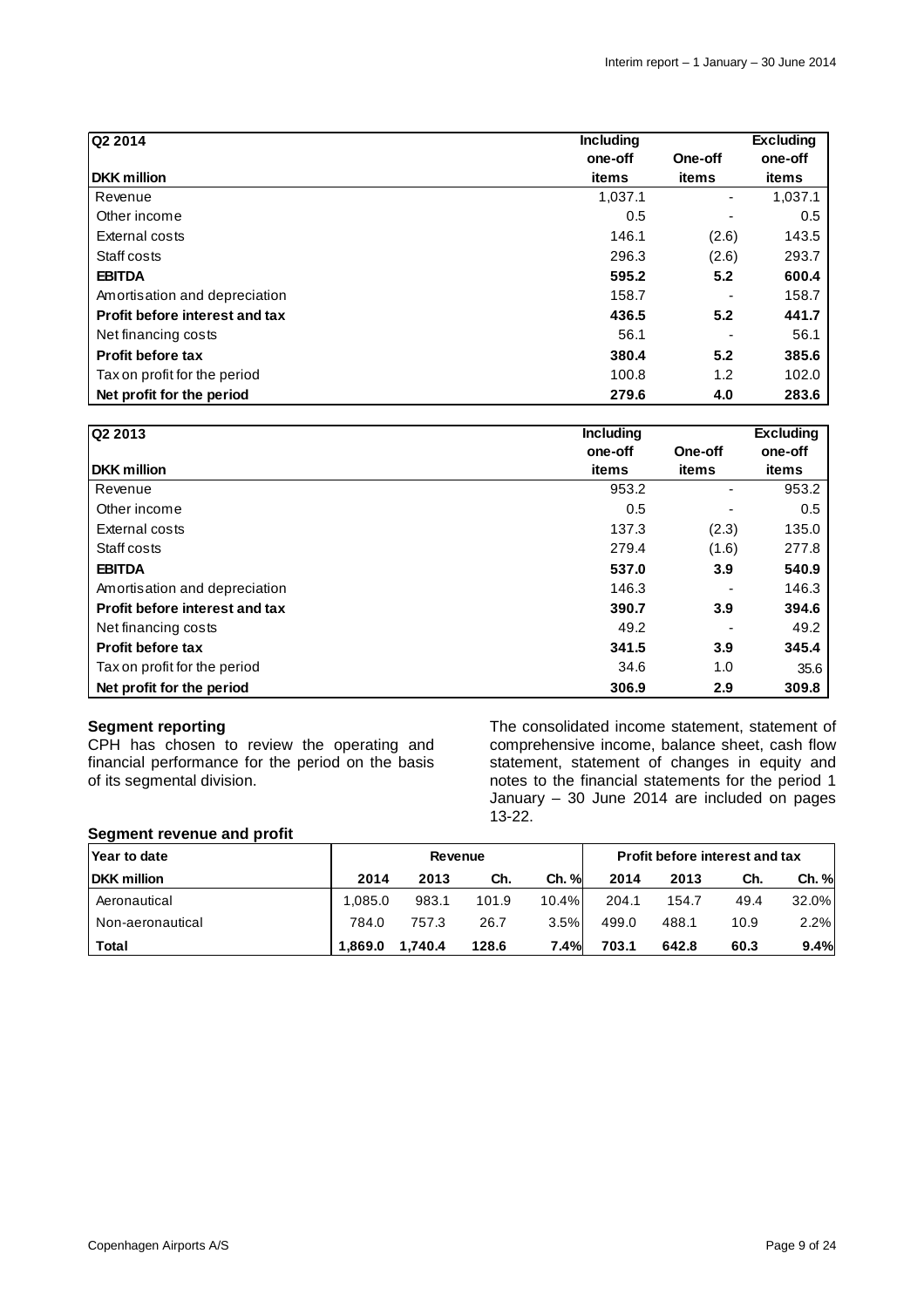### **AERONAUTICAL SEGMENT**

|                        | Q2    |       |      |       | Year to date |         |       |       | FY            |
|------------------------|-------|-------|------|-------|--------------|---------|-------|-------|---------------|
| <b>DKK</b> million     | 2014  | 2013  | Ch.  | Ch. % | 2014         | 2013    | Ch.   | Ch. % | 2013          |
| Revenue                | 620.4 | 555.5 | 64.9 | 11.7% | .085.0       | 983.1   | 101.9 | 10.4% | 2,070.9       |
| Other income           | 0.5   | 0.5   |      |       | 0.7          | 0.7     |       |       | $1.5^{\circ}$ |
| Profit before interest | 166.7 | 131.1 | 35.6 | 27.2% | 204.1        | 154.7   | 49.4  | 32.0% | 355.8         |
| Segment assets         |       |       |      |       | 6.761.8      | 6,483.7 | 278.1 | 4.3%  | 6,721.1       |

#### **Passengers**

In Q2 2014, the total number of passengers increased by 9.7%. Overall, traffic in Q2 was positively affected by the full-year effect of new routes opened and an increase in airline load factors. The number of locally departing passengers increased by 6.6% and transfer passengers by 21.1%.

The total number of passengers at Copenhagen Airport was 12.4 million in the first six months of 2014, representing a growth rate of 7.3%. The increase was primarily driven by international traffic. The average number of seats per flight increased by 0.7%, while the number of passenger-related operations increased by 2.5% primarily due to larger aircraft. This resulted in an overall increase in seat capacity of 4.6%.

The number of locally departing passengers increased by 5.2% in the first six months of 2014, and the number of transfer passengers increased by 13.5%. Locally departing passengers and transfer passengers accounted for 74.6% and 25.4% of all departing passengers respectively.

### Total passengers/growth by market



For additional comments on traffic performance, please see the previously released traffic statistics for June 2014.

#### **Revenue**

|                                 | Year to date |       |       |       |  |  |  |
|---------------------------------|--------------|-------|-------|-------|--|--|--|
| DKK million                     | 2014         | 2013  | Ch.   | Ch. % |  |  |  |
| Take-off revenue                | 207.4        | 192.7 | 14.7  | 7.6%  |  |  |  |
| Passenger revenue               | 510.1        | 455.6 | 54.5  | 12.0% |  |  |  |
| Security revenue                | 251.3        | 227.0 | 24.3  | 10.7% |  |  |  |
| Handling                        | 87.9         | 79.5  | 8.4   | 10.5% |  |  |  |
| Aircraft parking,<br>CUTE, etc. | 28.3         | 28.3  |       |       |  |  |  |
| Total                           | 1.085.0      | 983.1 | 101.9 | 10.4% |  |  |  |

Total traffic revenue increased by 10.4%, primarily driven by the increase in the number of international locally departing and transfer passengers and an increase in the number of operations. The index adjustment of passengerrelated charges effective from 1 April 2014 also had a positive impact on traffic revenue.

Take-off revenue increased by 7.6% year on year. The number of passenger-related operations increased by 2.5%, while non-passenger-related operations increased by 98.4%, primarily due to the expansion by cargo company DHL and by Emirates SkyCargo of their presence at Copenhagen Airport. The total take-off weight increased by 6.4% year on year.

Passenger revenue increased by 12.0% primarily driven by the increase in the number of passengers, including at CPH Go, and the indexation of charges on 1 April 2014. Security and handling revenue increased by 10.7% or 32.7 million to DKK 339.2 million, primarily driven by the increase in the number of international locally departing and transfer passengers.

#### **Profit before interest (EBIT)**

The increase in EBIT was primarily driven by revenue, a continuing strong focus on cost efficiency and lower snow clearing costs in 2014. This was partly offset by increased depreciation as a result of the continuing high level of investment.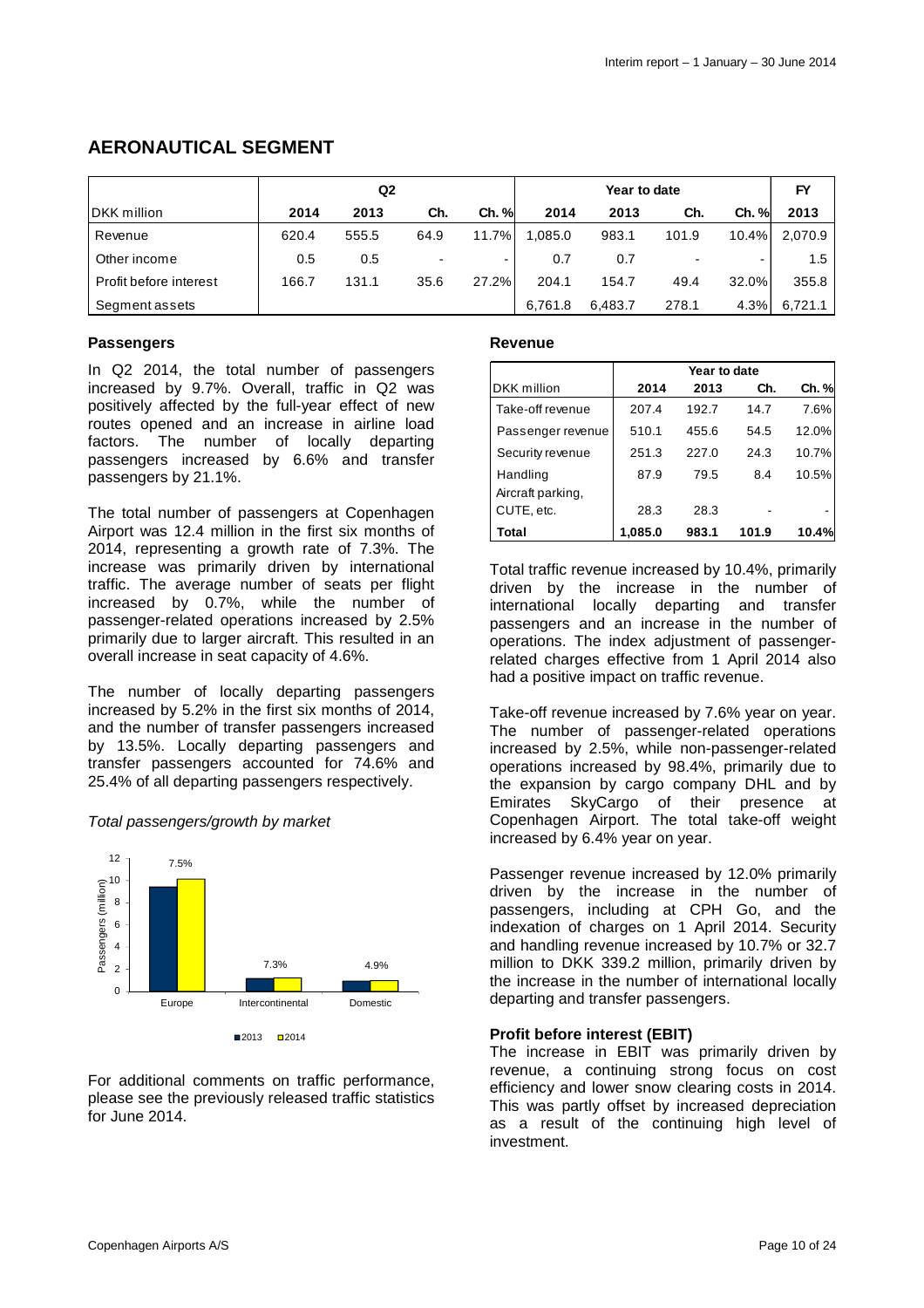### **NON-AERONAUTICAL SEGMENT**

|                           | Q <sub>2</sub><br>Year to date |       |      |       |         | FY      |         |          |                   |
|---------------------------|--------------------------------|-------|------|-------|---------|---------|---------|----------|-------------------|
| DKK million               | 2014                           | 2013  | Ch.  | Ch. % | 2014    | 2013    | Ch.     | $Ch. \%$ | 2013              |
| Revenue                   | 416.7                          | 397.8 | 18.9 | 4.8%  | 784.0   | 757.3   | 26.7    |          | 3.5% 1,573.6      |
| Profit before interest    | 269.8                          | 259.8 | 10.0 | 3.8%  | 499.0   | 488.1   | 10.9    |          | 2.2% 1.017.4      |
| Segment assets            |                                |       |      |       | 2,823.1 | 2,968.2 | (145.1) |          | $(4.9\%)$ 2,800.7 |
| Investments in associates |                                |       |      |       | 0.4     | 0.4     |         |          | 0.4               |

#### **Revenue**

Concession revenue

|                    | Year to date |       |      |       |  |
|--------------------|--------------|-------|------|-------|--|
| <b>DKK</b> million | 2014         | 2013  | Ch.  | Ch. % |  |
| Shopping centre    | 330.8        | 313.3 | 17.5 | 5.6%  |  |
| Parking            | 155.4        | 145.8 | 9.6  | 6.6%  |  |
| Other revenue      | 23.6         | 21.7  | 1.9  | 8.9%  |  |
| Total              | 509.8        | 480.8 | 29.0 | 6.0%  |  |

Concession revenue from the shopping centre was up by 5.6%. This increase in revenue was primarily the result of new and improved food-andbeverage and speciality-shop concepts, such as the Lagkagehuset unit in the new Terminal 2 arcade and Johan Bülow Lakrids. The increase in the number of international departing passengers also had a positive effect on revenue. In the first six months of 2014, revenue from the duty- and taxfree shops rose year on year, which was partly due to the growth in passenger numbers and an increase in online sales through www.tax-free.dk, primarily related to the CPH advantage programme and also to an increase in web traffic to the site from external media. In 2013, the main duty- and taxfree store was also affected by an extensive refurbishment. The development of the shopping centre will continue in 2014. The first changes in 2014 have already been completed, and several other changes are in progress. CPH welcomed lingerie store Change, B&O Play and Max Mara during H1.

Parking revenue was up by 6.6%. The increase was the result of stronger online marketing and growth in the number of locally departing passengers. CPH has achieved an increase in the average ticket price and an increase in the number of transactions through a stronger campaign strategy and online price optimisation. In addition, the strike of the Swedish train staff across the Øresunds Link had a positive effect on performance in June.

Other revenue increased by 8.9% due to growth in car rental revenue. Furthermore, CPH had a positive development in marketing revenue.

#### Rent

|              |      |       | , , vi             |              |      |       |            |
|--------------|------|-------|--------------------|--------------|------|-------|------------|
|              |      |       |                    | Year to date |      |       |            |
| Year to date |      |       | DKK million        | 2014         | 2013 | Ch.   | Ch. %      |
| 2013         | Ch.  | Ch. % | Rent from premises | 57.9         | 62.5 | (4.6) | $(7.3\%)$  |
| 313.3        | 17.5 | 5.6%  | Rent from land     | 25.7         | 24.8 | 0.9   | 3.7%       |
| 45.8         | 9.6  | 6.6%  | Other rent         | 3.6          | 4.0  | (0.4) | $(10.7\%)$ |
| 21.7         | 1.9  | 8.9%  | Total              | 87.2         | 91.3 | (4.1) | (4.5%)     |

Rent from premises was down by 7.3%, while rent from land increased by 3.7%. Total rental revenue decreased by 4.5%, primarily due to new, simplified standard contracts at the shopping centre, in which rent is replaced by concession revenue. The revenue allocation between concession revenue and rent is EBITDA neutral

#### Sales of services, etc.

|                    | Year to date |       |       |           |  |  |
|--------------------|--------------|-------|-------|-----------|--|--|
| <b>DKK</b> million | 2014         | 2013  | Ch.   | Ch. %     |  |  |
| Hotel operation    | 103.5        | 99.9  | 3.6   | 3.6%      |  |  |
| Other              | 83.5         | 85.3  | (1.8) | $(2.1\%)$ |  |  |
| Total              | 187.0        | 185.2 | 1.8   | 1.0%      |  |  |

Hotel operation revenue increased by 3.6%, primarily due to higher average room rates compared to last year. Furthermore, the Hilton is seeing higher activity in meetings, conferences and banquets. The room occupancy rate is still higher than the benchmark of Copenhagen city room occupancy rates. Other revenue also comprises revenue from the service scheme for passengers with reduced mobility (PRM). This service is provided on a transparent and non-profit basis, and the funding covers costs to the external service provider.

#### **Profit before interest (EBIT)**

EBIT increased compared to 2013. The increase was due to higher revenue and a continued focus on cost efficiencies. This was partly offset by higher depreciation as a result of the continuing high investment level.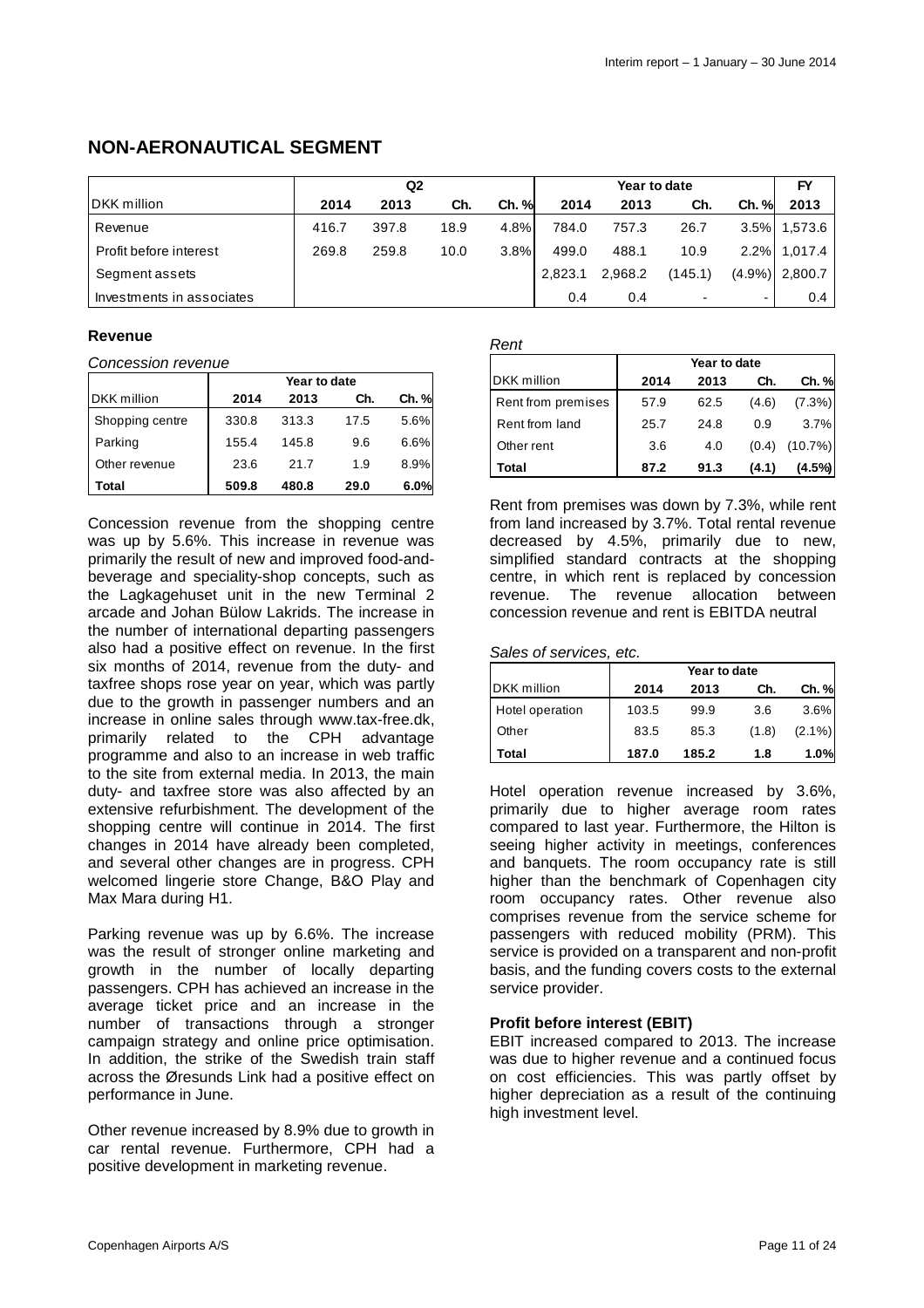### **OTHER EVENTS**

#### **New Chief Commercial Officer**

Copenhagen Airports A/S (CPH) has appointed a new CCO: Peter Krogsgaard, who joins CPH from a position as Managing Director of Fujitsu Denmark and Norway. Peter Krogsgaard takes up his position as Chief Commercial Director (CCO) on 1 September 2014. He replaces Carsten Nørland, who resigned as CCO at the end of March.

#### **Judgment in PRM trial**

On 1 February 2013, the High Court of Eastern Denmark passed judgment in an action brought by Copenhagen Airports A/S against SAS regarding payment by SAS for PRM assistance to SAS passengers. In the period 26 July 2008 to 31 March 2009, Copenhagen Airports A/S invoiced SAS and other airlines for PRM assistance. The case was a test case to the effect that a process agreement had been made with all other airlines. In the judgment, the court held that Copenhagen Airport A/S was entitled to collect a charge for PRM assistance during the period. Copenhagen Airports A/S has recognised the receivable from the airlines for the period in question in its financial statements, so the judgment as passed by the High Court of Eastern Denmark will not have any accounting effect. On 14 February 2013, SAS appealed the case to the Danish Supreme Court. CPH and its legal advisers expect that the decision of the High Court will be upheld by the Danish Supreme Court. The Supreme Court hearing is set for 6 October 2014.

### **RISKS AND UNCERTAINTY FACTORS**

Other than as stated in this interim report, no material changes have occurred in the risks and uncertainty factors of CPH as compared with the information stated in the 2013 Annual Report.

#### **Forward-looking statements – risks and uncertainties**

This interim report includes forward-looking statements as described in the US Private Securities Litigation Act of 1995 and similar acts of other jurisdictions, including in particular statements concerning future revenues, operating profits, business expansion and capital investments.

Such statements are subject to risks and uncertainties as various factors, many of which are beyond CPH's control, may cause actual results and performance to differ materially from the forecasts made in this interim report.

Such factors include general economic and business conditions, changes in exchange rates, the demand for CPH's services, competitive factors within the aviation industry, operational problems in one or more of the Group's businesses, and uncertainties relating to acquisitions and divestments. See Risk factors on pages 24-26 of the 2013 Annual Report.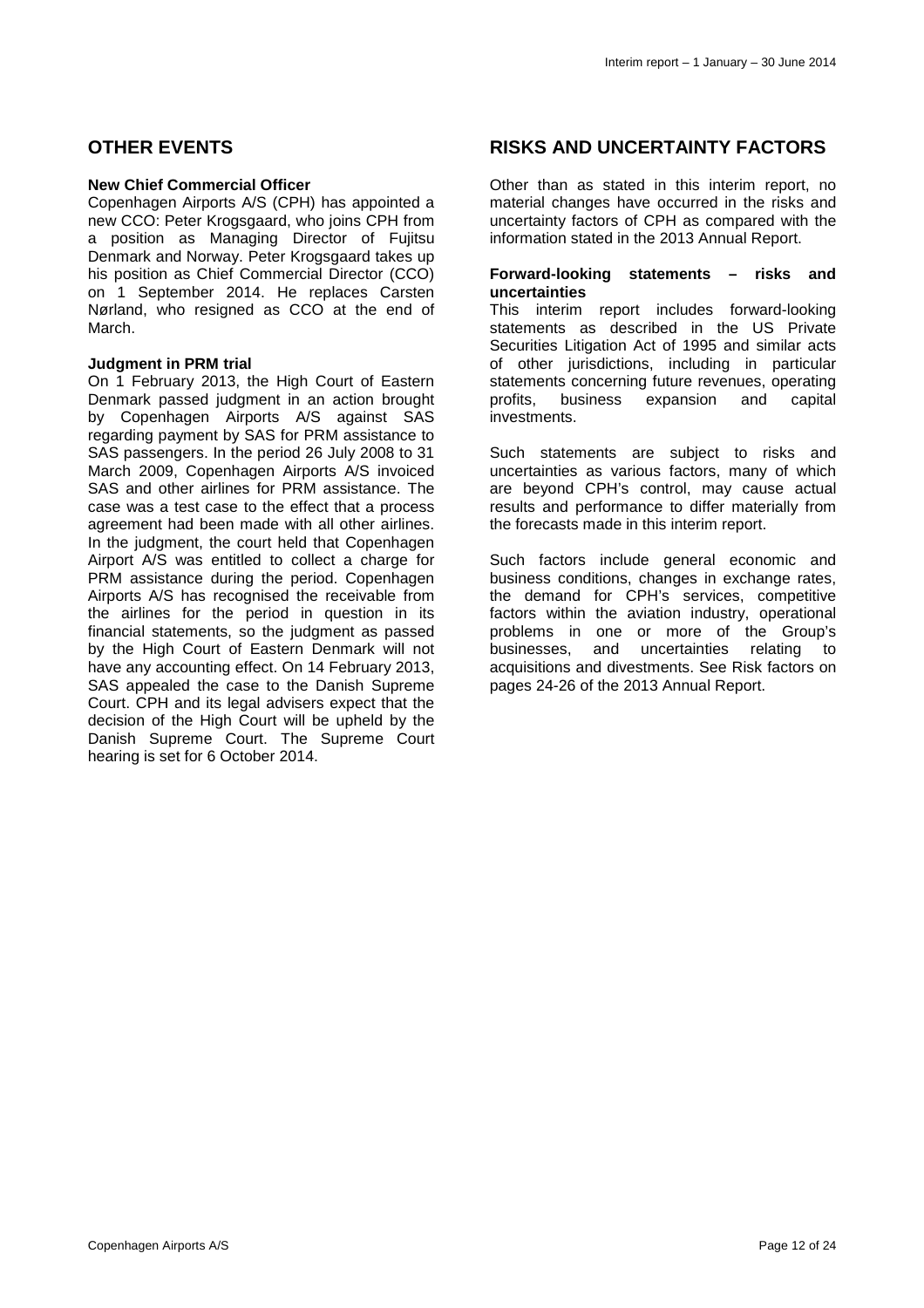# **FINANCIAL STATEMENTS**

# **INCOME STATEMENT**

|                                                | Q2      |       | Year to date |         |
|------------------------------------------------|---------|-------|--------------|---------|
| <b>DKK</b> million                             | 2014    | 2013  | 2014         | 2013    |
|                                                |         |       |              |         |
| Traffic revenue                                | 620.4   | 555.5 | 1,085.0      | 983.1   |
| Concession revenue                             | 275.1   | 253.5 | 509.8        | 480.8   |
| Rent                                           | 43.4    | 45.8  | 87.2         | 91.3    |
| Sale of services, etc.                         | 98.2    | 98.4  | 187.0        | 185.2   |
|                                                |         |       |              |         |
| <b>Revenue</b>                                 | 1,037.1 | 953.2 | 1,869.0      | 1,740.4 |
|                                                |         |       |              |         |
| Other income                                   | 0.5     | 0.5   | 0.7          | 0.7     |
| External costs                                 | 146.1   | 137.3 | 291.3        | 283.0   |
| Staff costs                                    | 296.3   | 279.4 | 558.3        | 536.0   |
| Amortisation and depreciation                  | 158.7   | 146.3 | 317.0        | 279.3   |
|                                                |         |       |              |         |
| <b>Operating profit</b>                        | 436.5   | 390.7 | 703.1        | 642.8   |
|                                                |         |       |              |         |
| Financial income                               | 0.4     | 1.4   | 0.9          | 2.4     |
| Financial expenses                             | 56.5    | 50.6  | 110.7        | 101.0   |
|                                                |         |       |              |         |
| <b>Profit before tax</b>                       | 380.4   | 341.5 | 593.3        | 544.2   |
| Tax on profit for the period                   | 100.8   | 34.6  | 157.3        | 89.4    |
|                                                |         |       |              |         |
| Net profit for the period                      | 279.6   | 306.9 | 436.0        | 454.8   |
|                                                |         |       |              |         |
|                                                |         |       |              |         |
| Earnings per DKK 100 share (basic and diluted) | 35.6    | 39.1  | 55.6         | 58.0    |
| EPS is stated in DKK                           |         |       |              |         |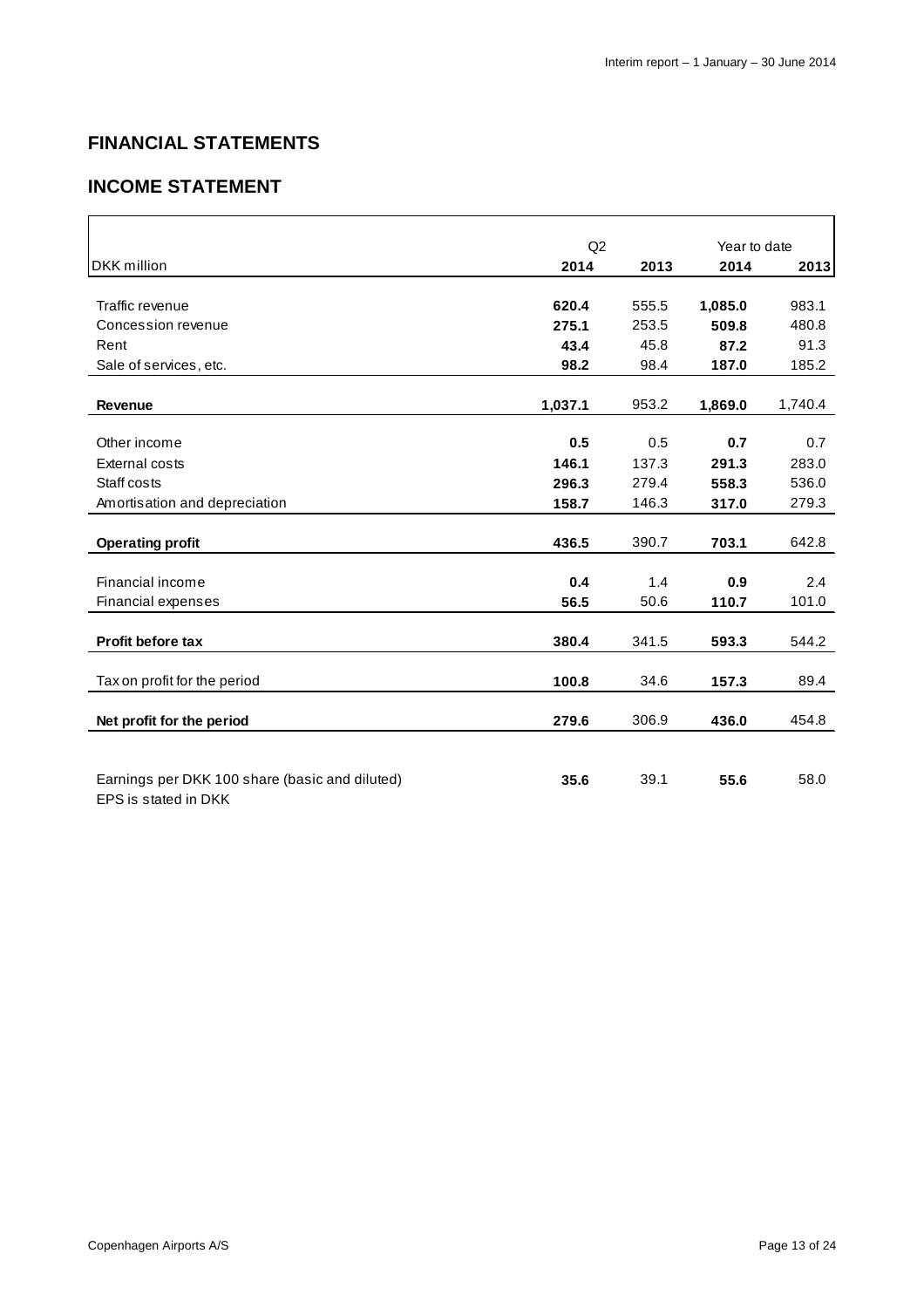# **STATEMENT OF COMPREHENSIVE INCOME**

|                                                                        |        | Q2      |        | Year to date |
|------------------------------------------------------------------------|--------|---------|--------|--------------|
| <b>IDKK</b> million                                                    |        | 2013    | 2014   | 2013         |
| Net profit for the period                                              | 279.6  | 306.9   | 436.0  | 454.8        |
| Items that may be reclassified to the income statement                 |        |         |        |              |
| Value adjustments of hedging instruments                               | (10.8) | (126.6) | (48.4) | 32.4         |
| Value adjustments of hedging instruments transferred to                | (33.4) | 76.4    | (36.8) | (13.8)       |
| financial income and expenses in the income statement                  |        |         |        |              |
| Reduction of company tax rate from 25% to 22% at the beginning of 2014 |        |         | (5.6)  |              |
| Tax on other comprehensive income                                      | 8.4    | 12.7    | 18.7   | (4.6)        |
| Other comprehensive income for the period                              | (35.8) | (37.5)  | (72.1) | 14.0         |
| Total comprehensive income for the period                              | 243.8  | 269.4   | 363.9  | 468.8        |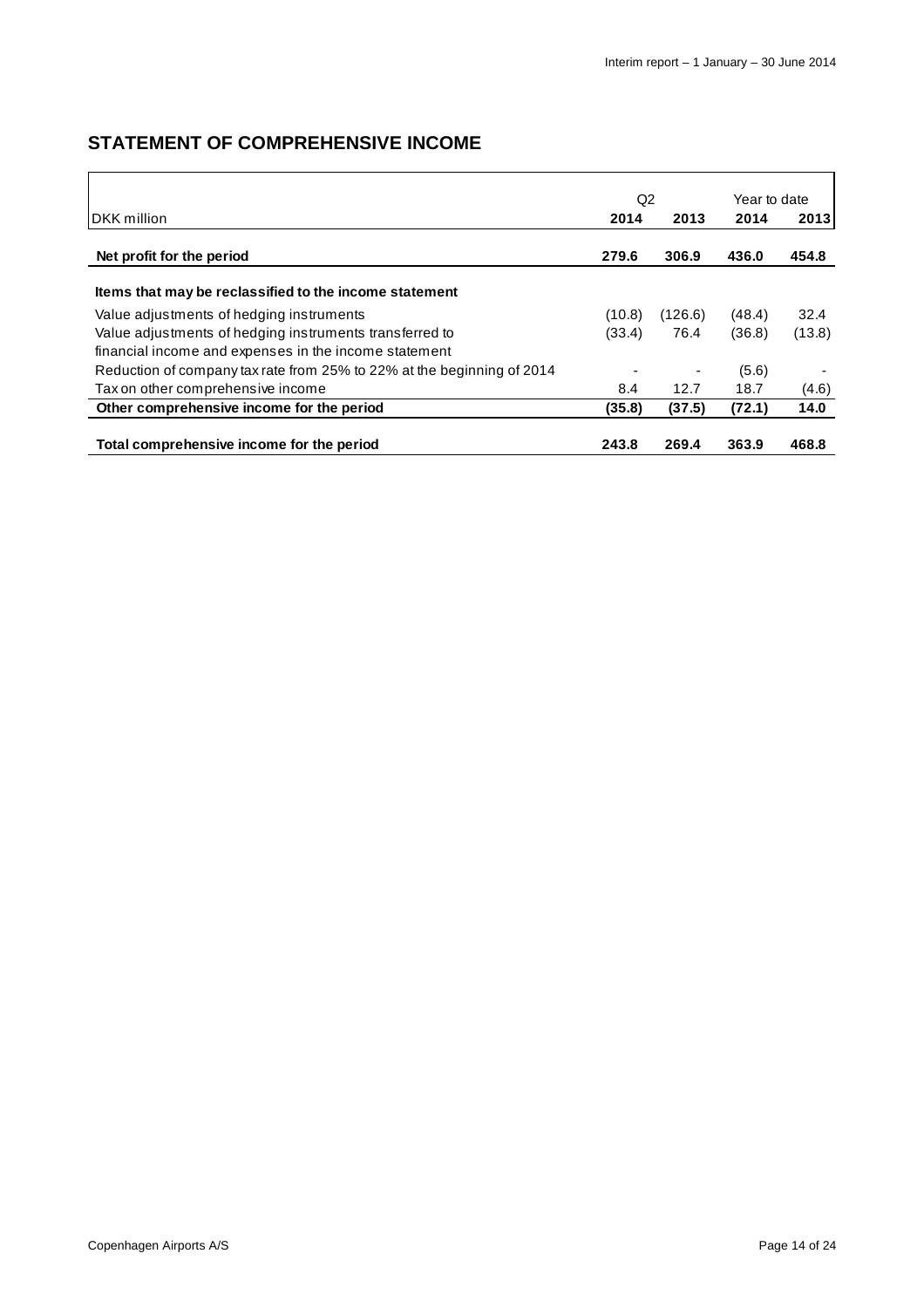# **BALANCE SHEET**

|      | <b>Assets</b>                                    |         |                                                                     |         |
|------|--------------------------------------------------|---------|---------------------------------------------------------------------|---------|
|      |                                                  | 30 June | 30 June                                                             | 31 Dec  |
| Note | DKK million                                      | 2014    |                                                                     | 2013    |
|      | <b>NON-CURRENT ASSETS</b>                        |         |                                                                     |         |
|      | <b>Total intangible assets</b>                   | 487.9   | 446.4                                                               | 483.9   |
|      | Property, plant and equipment                    |         |                                                                     |         |
|      | Land and buildings                               | 4,443.3 | 4,488.0                                                             | 4,498.3 |
|      | Plant and machinery                              | 3,333.8 | 3,285.5                                                             | 3,394.7 |
|      | Other fixtures and fittings, tools and equipment | 478.8   | 500.7                                                               | 489.0   |
| 3    | Property, plant and equipment in progress        | 408.6   | 317.5                                                               | 287.4   |
|      | Total property, plant and equipment              | 8,664.5 | 8,591.7                                                             | 8,669.4 |
|      | <b>Financial investments</b>                     |         |                                                                     |         |
|      | Investments in associates                        | 0.4     | 0.4                                                                 | 0.4     |
|      | Other financial assets                           | 0.1     | 0.1                                                                 | 0.1     |
|      | <b>Total financial assets</b>                    | 0.5     | 0.5                                                                 | 0.5     |
|      | <b>Total non-current assets</b>                  | 9,152.9 | 9,038.6                                                             | 9,153.8 |
|      | <b>CURRENT ASSETS</b>                            |         |                                                                     |         |
|      | <b>Receivables</b>                               |         |                                                                     |         |
|      | Trade receivables                                | 378.6   | 2013<br>361.9<br>11.0<br>40.8<br>413.7<br>216.4<br>630.1<br>9,668.7 | 298.6   |
|      | Other receivables                                | 4.4     |                                                                     | 7.6     |
|      | Prepayments                                      | 49.0    |                                                                     | 62.2    |
|      | <b>Total receivables</b>                         | 432.0   |                                                                     | 368.4   |
|      | Cash                                             | 38.6    |                                                                     | 37.0    |
|      | <b>Total current assets</b>                      | 470.6   |                                                                     | 405.4   |
|      | <b>Total assets</b>                              | 9,623.5 |                                                                     | 9,559.2 |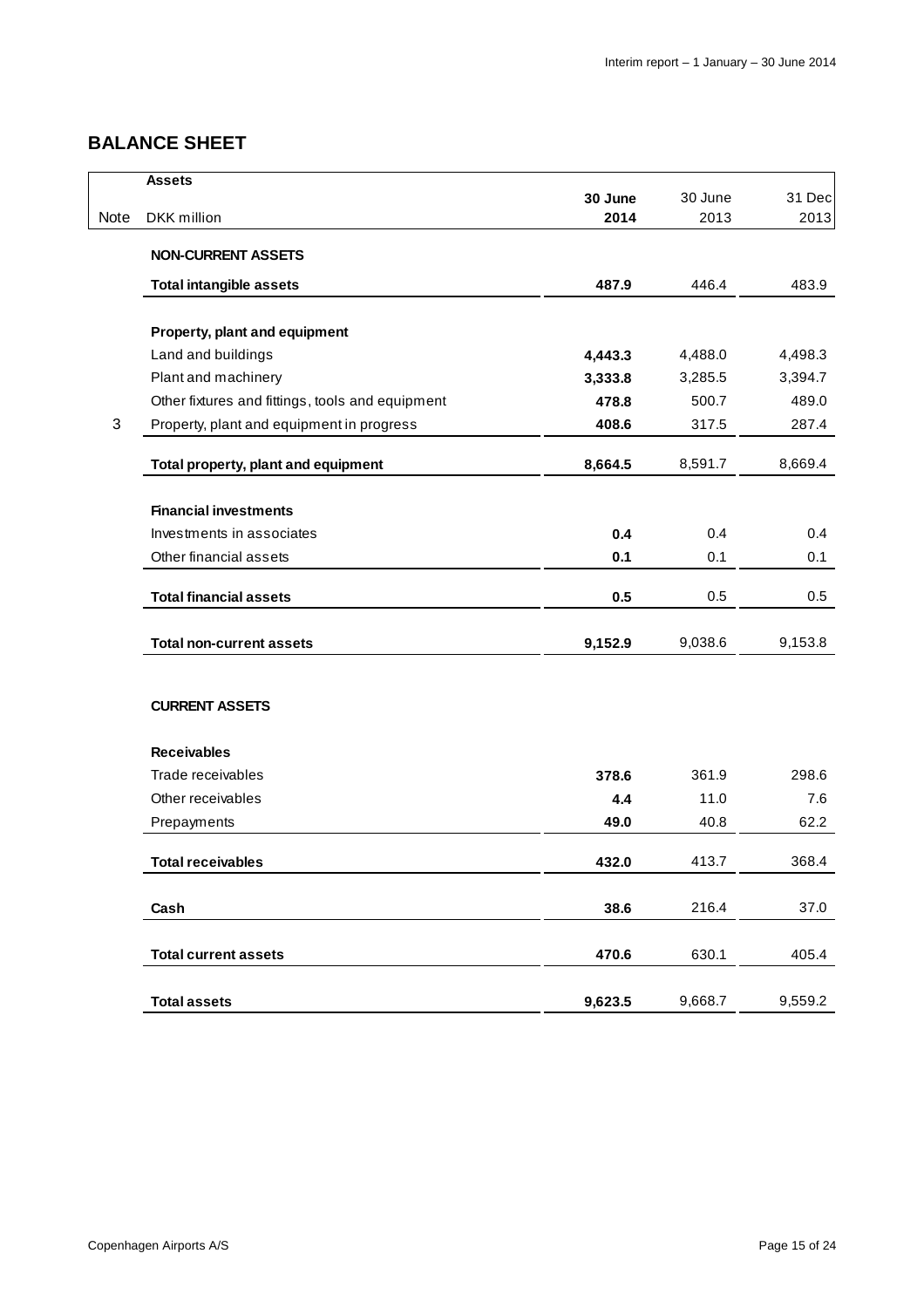|      | <b>Equity and liabilities</b>                                          |         |         |         |
|------|------------------------------------------------------------------------|---------|---------|---------|
|      |                                                                        | 30 June | 30 June | 31 Dec  |
| Note | DKK million                                                            | 2014    | 2013    | 2013    |
|      | <b>EQUITY</b>                                                          |         |         |         |
|      | Share capital                                                          | 784.8   | 784.8   | 784.8   |
|      | Reserve for hedging                                                    | (212.2) | (123.0) | (140.1) |
|      | Retained earnings                                                      | 2,170.7 | 2,189.5 | 2,255.9 |
|      | <b>Total equity</b>                                                    | 2,743.3 | 2,851.3 | 2,900.6 |
|      |                                                                        |         |         |         |
|      | <b>NON-CURRENT LIABILITIES</b>                                         |         |         |         |
|      | Deferred tax                                                           | 890.9   | 906.1   | 892.1   |
| 4    | Financial institutions and other loans                                 | 4,254.1 | 3,692.5 | 4,173.1 |
|      | Other payables                                                         | 666.8   | 431.1   | 618.4   |
|      | <b>Total non-current liabilities</b>                                   | 5,811.8 | 5,029.7 | 5,683.6 |
|      |                                                                        |         |         |         |
|      | <b>CURRENT LIABILITIES</b><br>4 Financial institutions and other loans | 40.1    | 580.6   | 30.8    |
|      | Prepayments from customers                                             | 148.3   | 177.1   | 169.2   |
|      | Trade payables                                                         | 319.3   | 327.9   | 328.0   |
|      | Income tax payable                                                     | 257.6   | 300.4   | 170.5   |
| 5    | Other payables                                                         | 294.0   | 399.9   | 268.2   |
|      | Deferred income                                                        | 9.1     | 1.8     | 8.3     |
|      | <b>Total current liabilities</b>                                       | 1,068.4 | 1,787.7 | 975.0   |
|      | <b>Total liabilities</b>                                               | 6,880.2 | 6,817.4 | 6,658.6 |
|      | <b>Total equity and liabilities</b>                                    | 9,623.5 | 9,668.7 | 9,559.2 |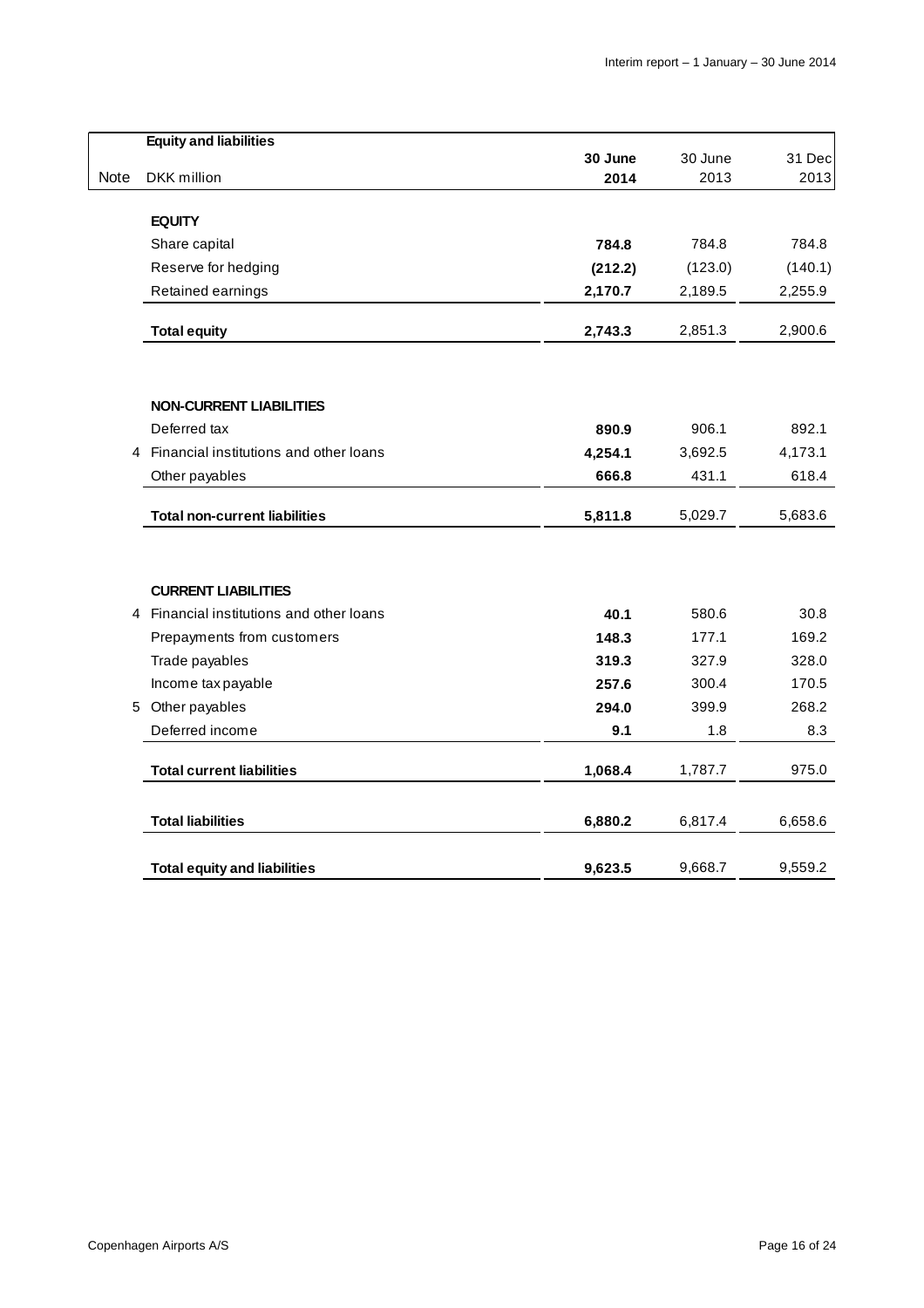# **CASH FLOW STATEMENT**

|                                                                    | Q2      |           | Year to date |           |  |
|--------------------------------------------------------------------|---------|-----------|--------------|-----------|--|
| DKK million                                                        | 2014    | 2013      | 2014         | 2013      |  |
| <b>CASH FLOW FROM OPERATING ACTIVITIES</b>                         |         |           |              |           |  |
| Received from customers                                            | 943.1   | 919.0     | 1,768.2      | 1,745.8   |  |
| Paid to staff, suppliers, etc.                                     | (367.9) | (481.9)   | (818.8)      | (962.7)   |  |
| Cash flow from operating activities before financial items and tax | 575.2   | 437.1     | 949.4        | 783.1     |  |
| Interest received, etc.                                            | 0.4     | 0.6       | 0.8          | 1.3       |  |
| Interest paid, etc.                                                | (58.2)  | (6.5)     | (116.0)      | (65.2)    |  |
| Cash flow from operating activities before tax                     | 517.4   | 431.2     | 834.2        | 719.2     |  |
| Income taxes paid                                                  |         |           | (58.2)       | (45.5)    |  |
| Cash flow from operating activities                                | 517.4   | 431.2     | 776.0        | 673.7     |  |
|                                                                    |         |           |              |           |  |
| <b>CASH FLOW FROM INVESTING ACTIVITIES</b>                         |         |           |              |           |  |
| Payments for property, plant and equipment                         | (182.2) | (190.3)   | (248.6)      | (381.2)   |  |
| Payments for intangible assets                                     | (42.2)  | (60.0)    | (58.0)       | (83.7)    |  |
| Sales of intangible assets and property, plant and equipment       | 0.6     | 0.7       | 0.8          | 0.9       |  |
| Cash flow from investing activities                                | (223.8) | (249.6)   | (305.8)      | (464.0)   |  |
|                                                                    |         |           |              |           |  |
| <b>CASH FLOW FROM FINANCING ACTIVITIES</b>                         |         |           |              |           |  |
| Repayments of long-term loans                                      | (503.3) | (3.2)     | (656.5)      | (6.4)     |  |
| Proceeds from long-term loans                                      | 700.0   | 400.0     | 700.0        | 400.0     |  |
| Repayments of short-term loans                                     | (2.3)   |           | (74.1)       |           |  |
| Proceeds from short-term loans                                     | 26.6    |           | 83.2         |           |  |
| Dividends paid                                                     | (521.2) | (1,219.7) | (521.2)      | (1,219.7) |  |
| Cash flow from financing activities                                | (300.2) | (822.9)   | (468.6)      | (826.1)   |  |
| Net cash flow for the period                                       | (6.6)   | (641.3)   | 1.6          | (616.4)   |  |
| Cash at the beginning of the period                                | 45.2    | 857.7     | 37.0         | 832.8     |  |
| Cash at the end of the period                                      | 38.6    | 216.4     | 38.6         | 216.4     |  |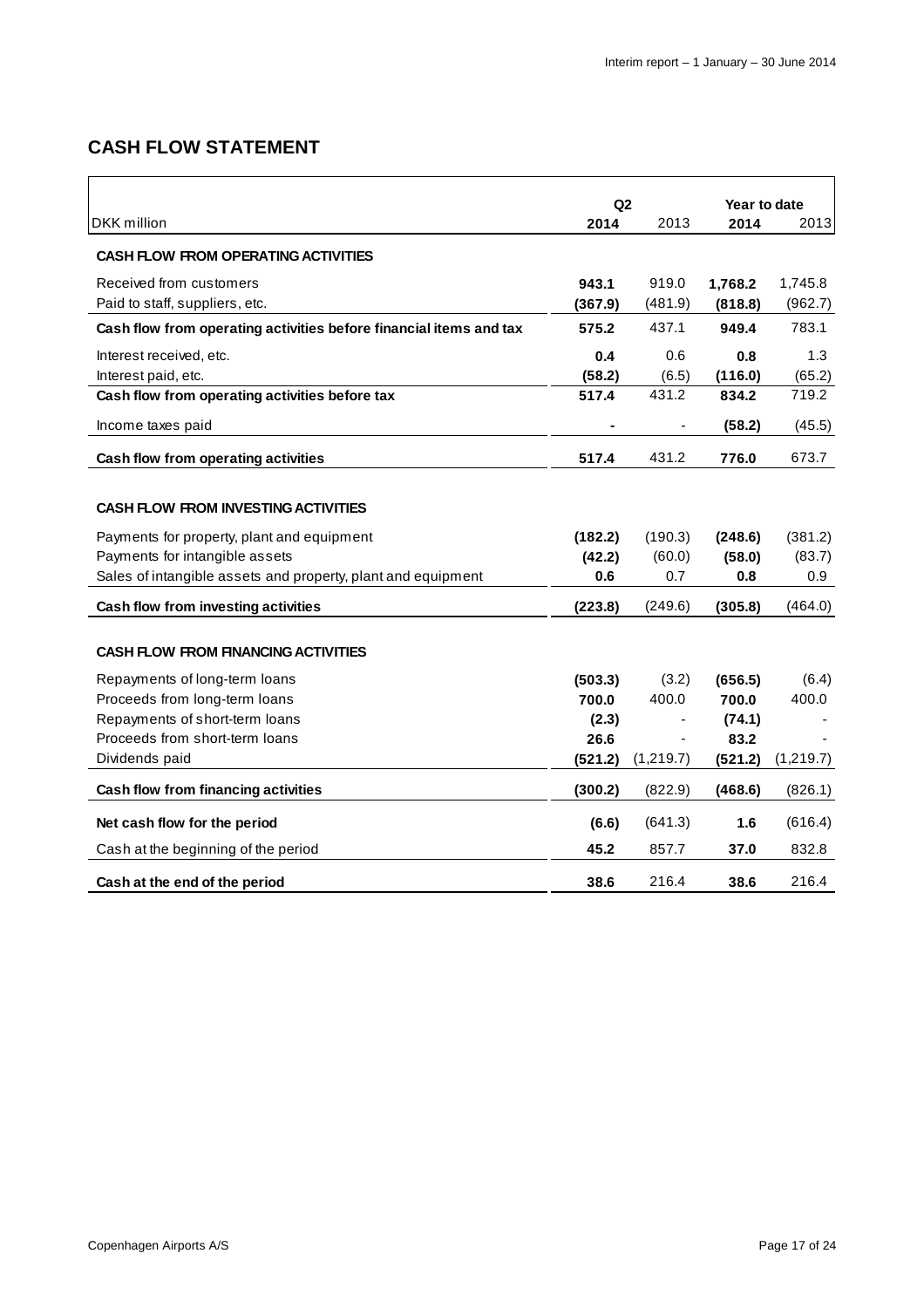# **STATEMENT OF CHANGES IN EQUITY**

DKK million

|                                                         | Share<br>capital | Reserve for<br>hedging | Retained<br>earnings | Total      |
|---------------------------------------------------------|------------------|------------------------|----------------------|------------|
| Equity at 1 January 2013                                | 784.8            | (137.0)                | 2,954.4              | 3,602.2    |
| Comprehensive income for the period                     |                  |                        |                      |            |
| Net profit for the period                               |                  |                        | 454.8                | 454.8      |
| Other comprehensive income                              |                  |                        |                      |            |
| Value adjustments of hedging instruments                |                  | 24.3                   |                      | 24.3       |
| Value adjustments of hedging instruments transferred to |                  |                        |                      |            |
| financial income and expenses in the income statement   | ٠                | (10.3)                 |                      | (10.3)     |
| Total other comprehensive income                        |                  | 14.0                   |                      | 14.0       |
| Total comprehensive income for the period               | $\blacksquare$   | 14.0                   | 454.8                | 468.8      |
| <b>Transactions with owners</b>                         |                  |                        |                      |            |
| Dividends paid                                          |                  |                        | (1,219.7)            | (1,219.7)  |
| Total transactions with owners                          | $\blacksquare$   |                        | (1, 219.7)           | (1, 219.7) |
|                                                         |                  |                        |                      |            |
| Equity at 30 June 2013                                  | 784.8            | (123.0)                | 2,189.5              | 2,851.3    |
|                                                         |                  |                        |                      |            |
|                                                         |                  |                        |                      |            |
| Equity at 1 July 2013                                   | 784.8            | (123.0)                | 2,189.5              | 2,851.3    |
| Comprehensive income for the period                     |                  |                        |                      |            |
| Net profit for the period                               |                  |                        | 521.3                | 521.3      |
|                                                         |                  |                        |                      |            |
| Other comprehensive income                              |                  |                        |                      |            |
| Value adjustments of hedging instruments                |                  | (76.1)                 |                      | (76.1)     |
| Value adjustments of hedging instruments transferred to |                  |                        |                      |            |
| financial income and expenses in the income statement   |                  | 59.0                   |                      | 59.0       |
| Total other comprehensive income                        |                  | (17.1)                 |                      | (17.1)     |
| Total comprehensive income for the period               |                  | (17.1)                 | 521.3                | 504.2      |
| <b>Transactions with owners</b>                         |                  |                        |                      |            |
| Dividends paid                                          |                  |                        | (454.9)              | (454.9)    |
| <b>Total transactions with owners</b>                   |                  |                        | (454.9)              | (454.9)    |
| Equity at 31 December 2013                              | 784.8            | (140.1)                | 2,255.9              | 2,900.6    |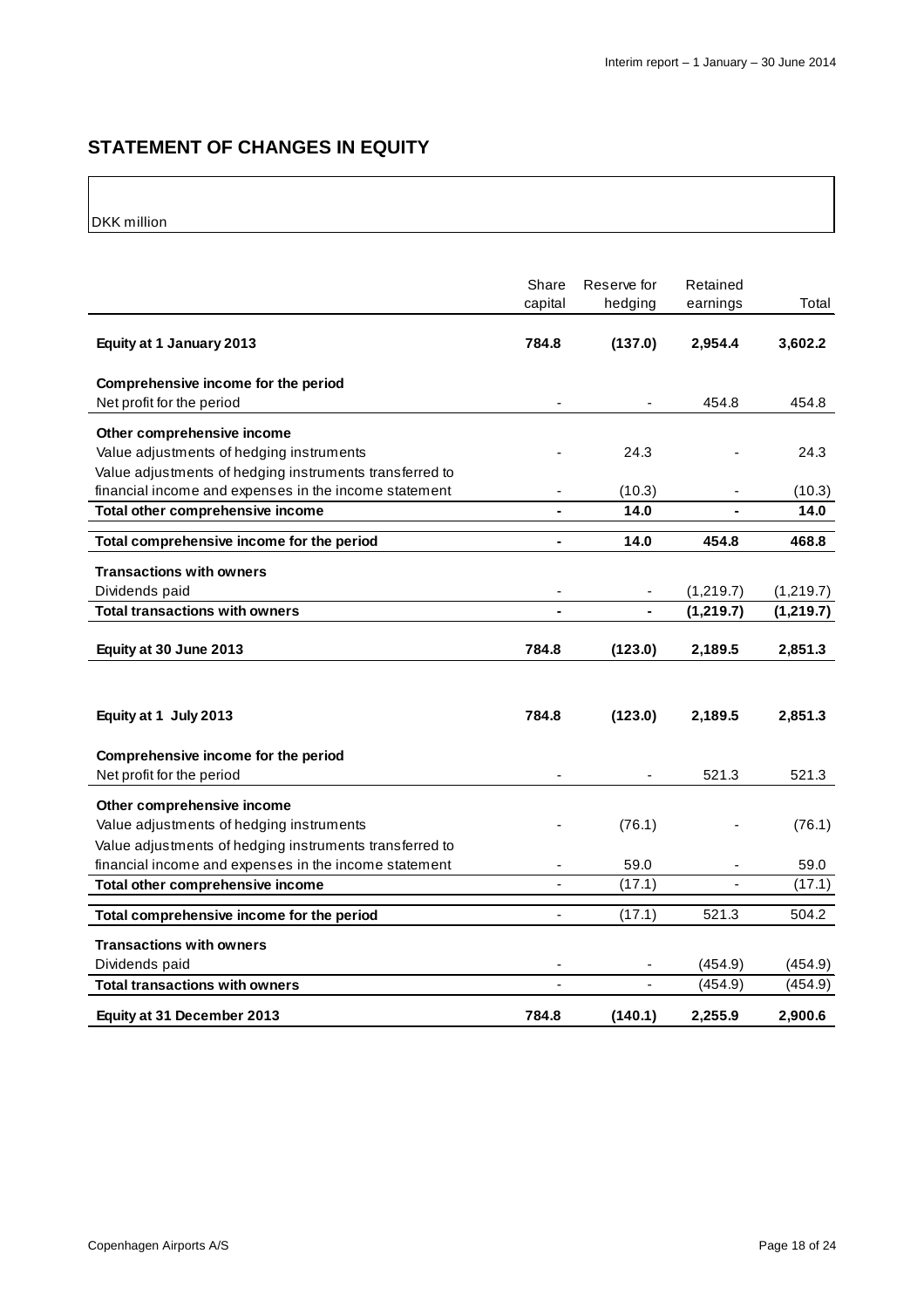### DKK million

|                                                         | Share<br>capital | Reserve for<br>hedging | Retained<br>earnings | Total   |
|---------------------------------------------------------|------------------|------------------------|----------------------|---------|
| Equity at 1 January 2014                                | 784.8            | (140.1)                | 2,255.9              | 2,900.6 |
| Comprehensive income for the period                     |                  |                        |                      |         |
| Net profit for the period                               |                  |                        | 436.0                | 436.0   |
| Other comprehensive income                              |                  |                        |                      |         |
| Reduction of company tax rate from 25% to 22% at the    |                  |                        |                      |         |
| beginning of 2014                                       |                  | (5.6)                  |                      | (5.6)   |
| Value adjustments of hedging instruments                |                  | (37.8)                 |                      | (37.8)  |
| Value adjustments of hedging instruments transferred to |                  |                        |                      |         |
| financial income and expenses in the income statement   |                  | (28.7)                 |                      | (28.7)  |
| Total other comprehensive income                        |                  | (72.1)                 |                      | (72.1)  |
| Total comprehensive income for the period               | ۰                | (72.1)                 | 436.0                | 363.9   |
| <b>Transactions with owners</b>                         |                  |                        |                      |         |
| Dividends paid                                          |                  |                        | (521.2)              | (521.2) |
| <b>Total transactions with owners</b>                   |                  |                        | (521.2)              | (521.2) |
| Equity at 30 June 2014                                  | 784.8            | (212.2)                | 2,170.7              | 2,743.3 |

#### **Dividend**

At the Annual General Meeting held on 8 April 2014, the shareholders approved the resolution proposed by the Board of Directors of a dividend in respect of 2013 of DKK 521.2 million, or DKK 66.41 per share taking into account that an interim dividend of DKK 454.9 million, equivalent to DKK 57.96 per share, was paid on 19 August 2013 based on the profit for the six months ended 30 June 2013.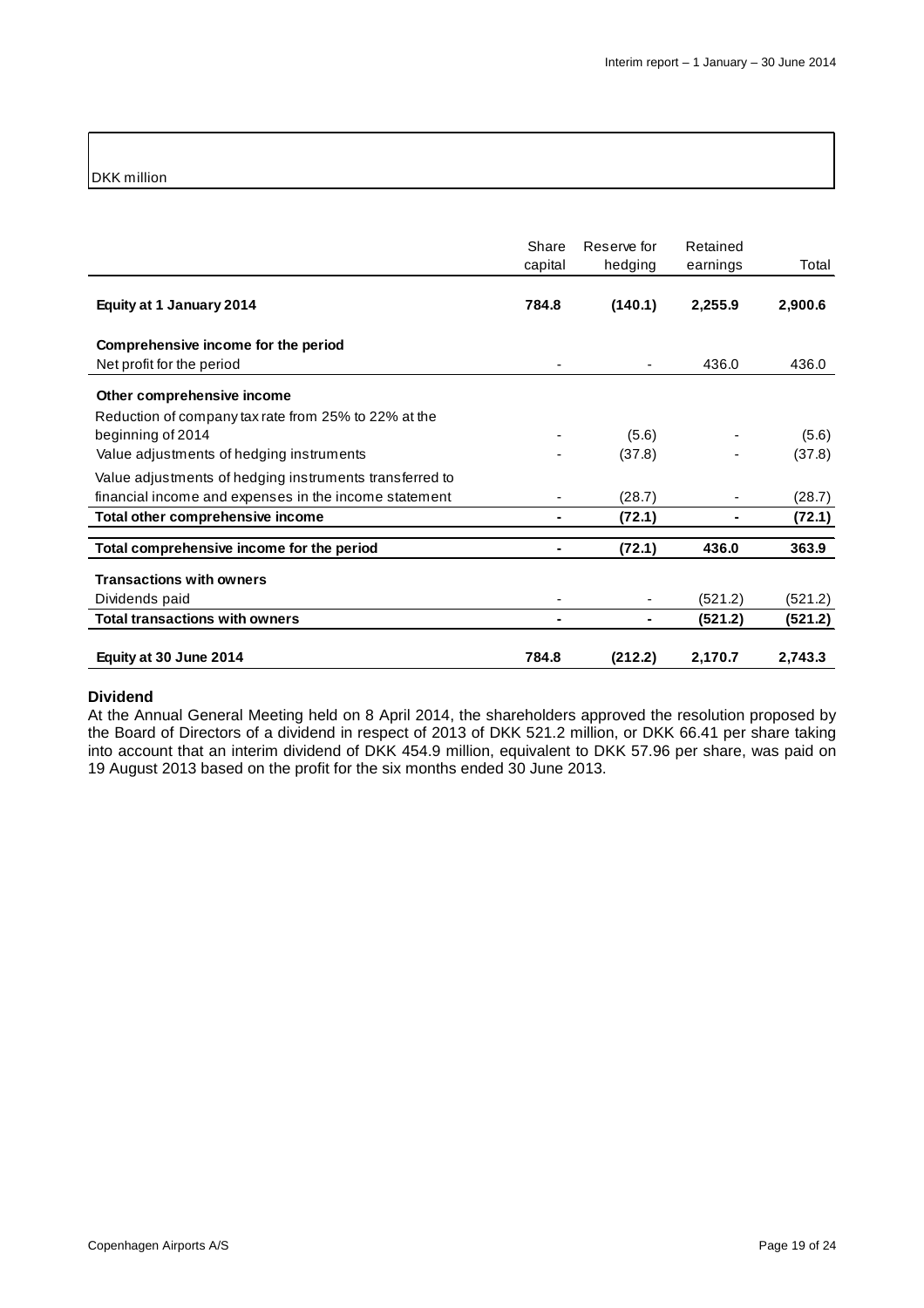### **NOTES TO THE FINANCIAL STATEMENTS**

### **NOTE 1: Basis of preparation**

CPH is a public limited company domiciled in Denmark and listed on NASDAQ OMX Copenhagen.

The interim report comprises the condensed consolidated financial statements of Copenhagen Airports A/S.

The interim report is presented in accordance with international accounting standard IAS 34 Interim Financial Reporting and additional Danish disclosure requirements for the interim reports of listed companies.

#### **Significant accounting estimates**

The estimates made by CPH in the determination of the carrying amounts of assets and liabilities are based on assumptions that are subject to future events. These include, among other things, estimates of the useful lives of non-current assets, their residual values and assessments of the need for write-downs based on estimates of cash flows and discount factors. For a description of risks and accounting estimates, see pages 24-26 and page 35 of the Annual Report for 2013, where it is clarified which notes contain significant estimates and judgments.

#### **Accounting policies**

The accounting policies applied in the interim report are unchanged from those applied in the 2013 Annual Report. The 2013 Annual Report was prepared in accordance with International Financial Reporting Standards (IFRS) as adopted by the EU. For further information, see page 35 of the 2013 Annual Report, where it is clarified which notes contain accounting policies, and the summary of significant accounting policies on pages 43 and 44.

#### **NOTE 2: Segmental information**

See the statement of segment revenue and profit in "Management's financial review for the interim period 1 January  $-30$  June 2014" on page 9.

#### **NOTE 3: Property, plant and equipment**

#### **Purchases and sales of property, plant and equipment**

In H1 2014, CPH invested DKK 306.6 million in intangible assets and property, plant and equipment (2013: DKK 464.9 million). Major investments include renewal of aircraft stands, maintenance of roads, extension of Pier C, improvement of the fire training area, self-boarding gates and IT systems.

In the first six months of 2014, other fixtures and equipment were sold totalling DKK 0.8 million (2013: DKK 0.9 million).

#### **Contracts and other commitments**

As of 30 June 2014, CPH had entered into contracts to build and maintain facilities and other commitments totalling DKK 215.3 million (31 December 2013: DKK 261.1 million). Major commitments include contracts concerning improvement of the fire training area, vehicles, and replacement of flight gates.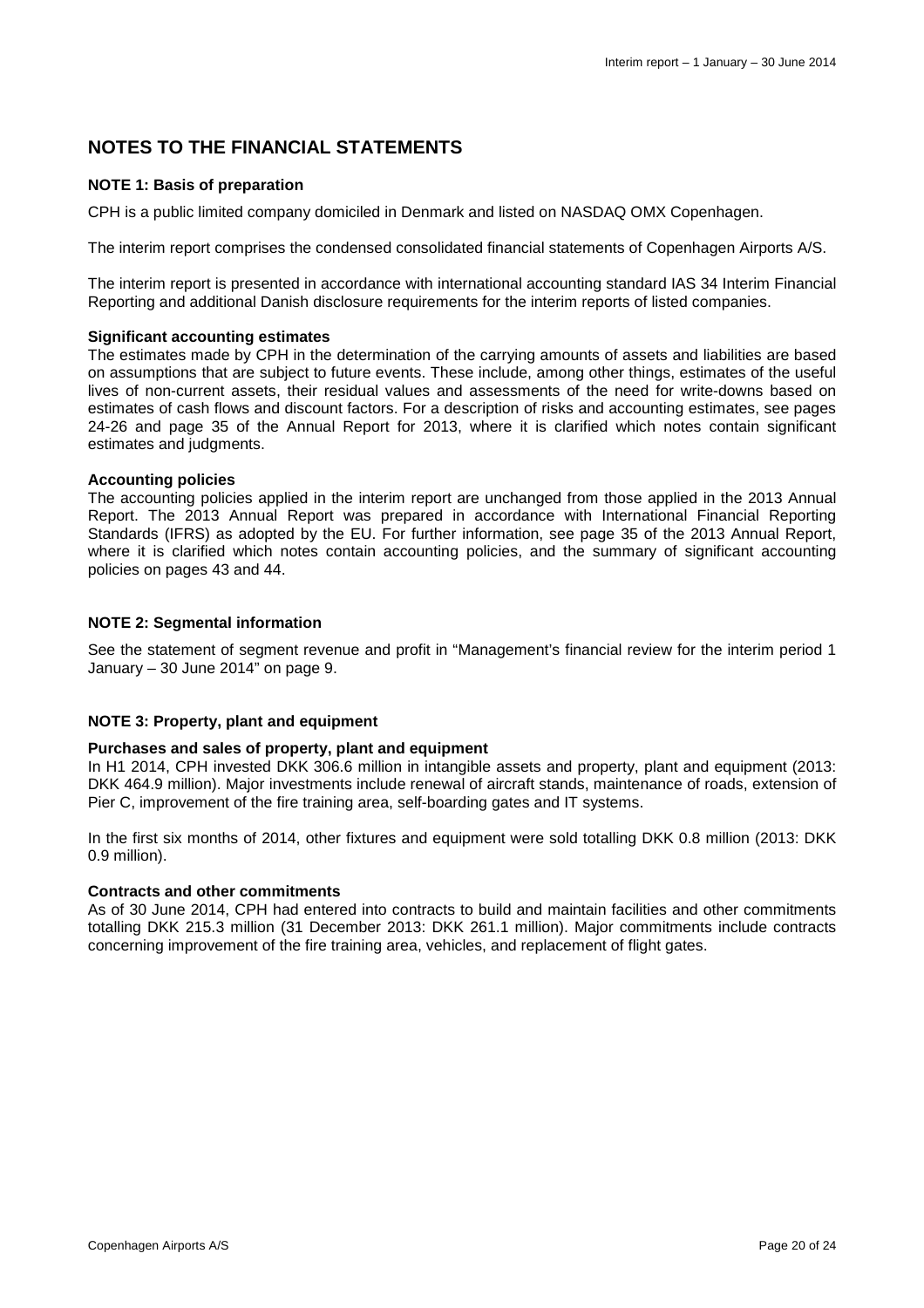**Carrying amount Fair value\*** 

#### **NOTE 4: Financial institutions**

| Financial institutions and other loans are recognised in the balance sheet as follows | 30 June<br>2014 | 31 Dec<br>2013 |
|---------------------------------------------------------------------------------------|-----------------|----------------|
| Non-current liabilities                                                               | 4.254.1         | 4.173.1        |
| <b>Current liabilities</b>                                                            | 40.1            | 30.8           |
| Total                                                                                 | 4.294.2         | 4,203.9        |

#### **CPH has the following loans as at 30 June:**

| Loan                              | <b>Currency floating</b> | Fixed/   | <b>Maturity date</b> | 30 June<br>2014          | 2013    | 31 Dec. 30 June<br>2014 | 31 Dec.<br>2013 |
|-----------------------------------|--------------------------|----------|----------------------|--------------------------|---------|-------------------------|-----------------|
|                                   |                          |          |                      |                          |         |                         |                 |
| Overdraft                         | <b>DKK</b>               | Floating |                      | 26.6                     | 17.5    | 26.6                    | 17.5            |
| RD (DKK 151 million)**            | <b>DKK</b>               | Fixed    | 31 Mar. 2020         | 68.7                     | 74.0    | 68.7                    | 74.0            |
| RD (DKK 64 million)**             | <b>DKK</b>               | Fixed    | 23 Dec. 2032         | 60.1                     | 61.4    | 60.1                    | 61.4            |
| Nordea Kredit**                   | <b>DKK</b>               | Floating | 30 Dec. 2039         | 450.9                    | 450.9   | 450.9                   | 451.9           |
| Danske Bank                       | <b>DKK</b>               | Floating | 29 Mar. 2016         | $\overline{\phantom{a}}$ | 150.0   |                         | 150.0           |
| Danske Bank                       | <b>DKK</b>               | Floating | 2 Apr. 2019          | 200.0                    |         | 200.0                   |                 |
|                                   |                          |          |                      |                          |         |                         |                 |
| USPP bond issue (USD 100 million) | <b>USD</b>               | Fixed    | 27 Aug. 2015         | 545.9                    | 541.3   | 578.7                   | 577.7           |
| USPP bond issue (USD 100 million) | <b>USD</b>               | Fixed    | 27 Aug. 2018         | 545.9                    | 541.3   | 614.6                   | 606.0           |
| USPP bond issue (USD 100 million) | <b>USD</b>               | Fixed    | 29 Jun. 2018         | 545.9                    | 541.3   | 593.9                   | 586.1           |
| USPP bond issue (USD 147 million) | <b>USD</b>               | Fixed    | 29 Jun. 2020         | 802.5                    | 795.7   | 893.1                   | 874.0           |
| USPP bond issue (USD 160 million) | <b>USD</b>               | Fixed    | 22 Aug. 2023         | 873.4                    | 866.0   | 856.1                   | 814.1           |
| USPP bond issue (GPB 23 million)  | <b>GBP</b>               | Fixed    | 29 Jun. 2020         | 213.9                    | 205.1   | 231.5                   | 215.1           |
| Total                             |                          |          |                      | 4,333.8                  | 4,244.5 | 4,574.2                 | 4,427.8         |
|                                   |                          |          |                      |                          |         |                         |                 |
| Loan costs for amortisation       | <b>DKK</b>               |          |                      | (39.6)                   | (40.6)  | (39.6)                  | (40.6)          |
| Total                             |                          |          |                      | (39.6)                   | (40.6)  | (39.6)                  | (40.6)          |
|                                   |                          |          |                      |                          |         |                         |                 |
| <b>Total</b>                      |                          |          |                      | 4,294.2                  | 4,203.9 | 4,534.6                 | 4,387.2         |

\* The fair value of the financial liabilities is the present value of the expected future instalments and interest payments. The zero coupon interest rate for similar maturities plus credit cost based upon the present rating of the Company is used as the capitalisation rate.

\*\*CPH properties have been mortgaged for a total value of DKK 665.0 million (2013: DKK 665.0 million).

The fixed rate USPP bonded loans of USD 607 million and GBP 23 million (2013: USD 607 million and GBP 23 million) were swapped to DKK on closing of contract, both in terms of principal and interest payments through currency swaps.

The interest rate risk in connection with the floating rate loan from Nordea Kredit is hedged through an interest rate swap.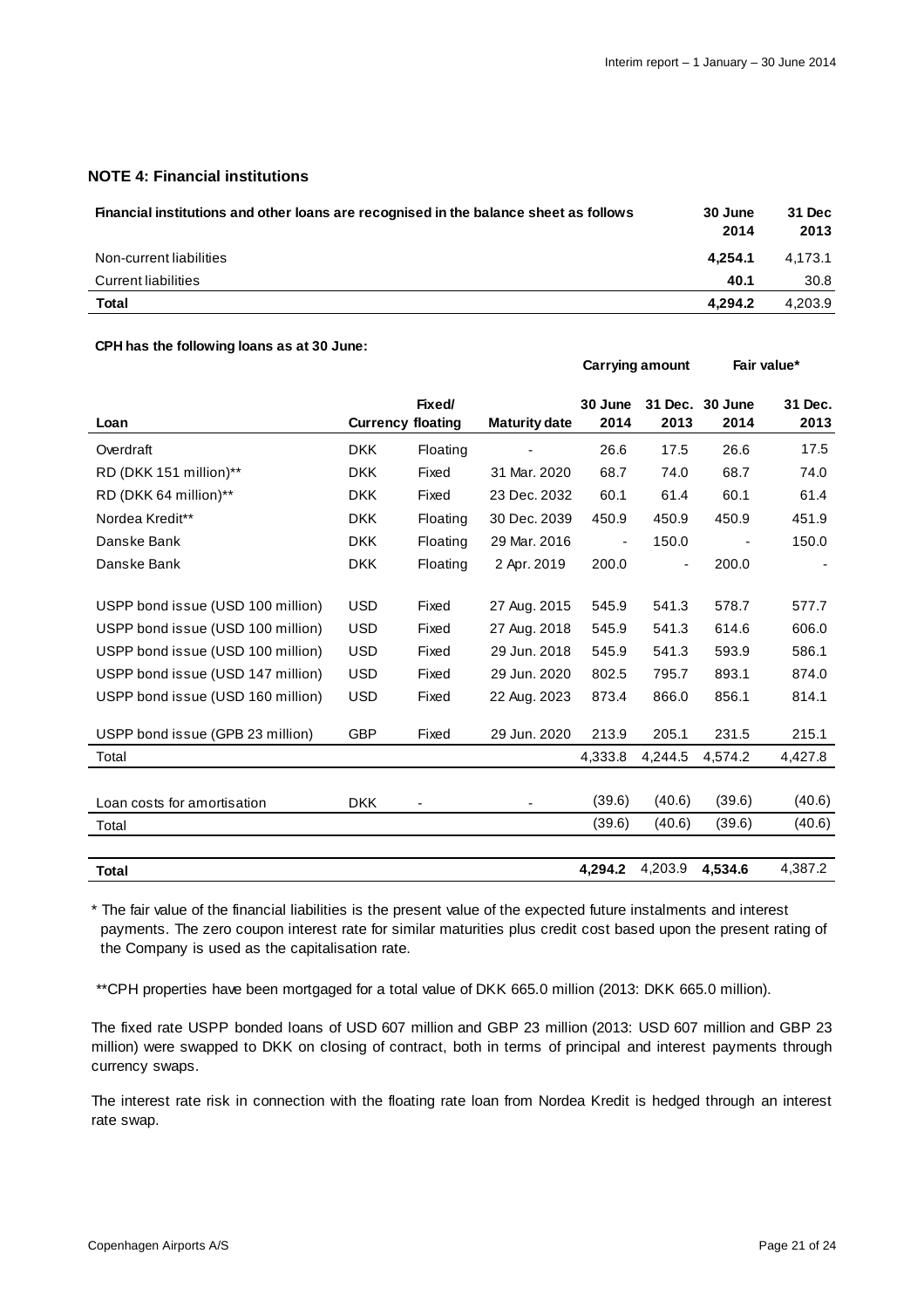### **NOTE 5: Other payables**

|                                     | 30 June<br>2014 | 31 Dec<br>2013 |
|-------------------------------------|-----------------|----------------|
| Holiday pay and other payroll items | 211.1           | 216.8          |
| Interest payable                    | 39.4            | 36.1           |
| Other costs payable                 | 43.5            | 15.3           |
| Total                               | 294.0           | 268.2          |

#### **NOTE 6: Related parties**

CPH's related parties are the Ontario Teachers' Pension Plan (OTPP) and Macquarie European Infrastructure Fund III (MEIF3) cf. their controlling ownership interest in CPH, and the Board of Directors and Executive Management. See also notes 7, 18 and 28 in the 2013 Annual Report.

There are no outstanding balances with related parties.

#### **NOTE 7: Subsequent events**

No material events have occurred subsequent to the balance sheet date.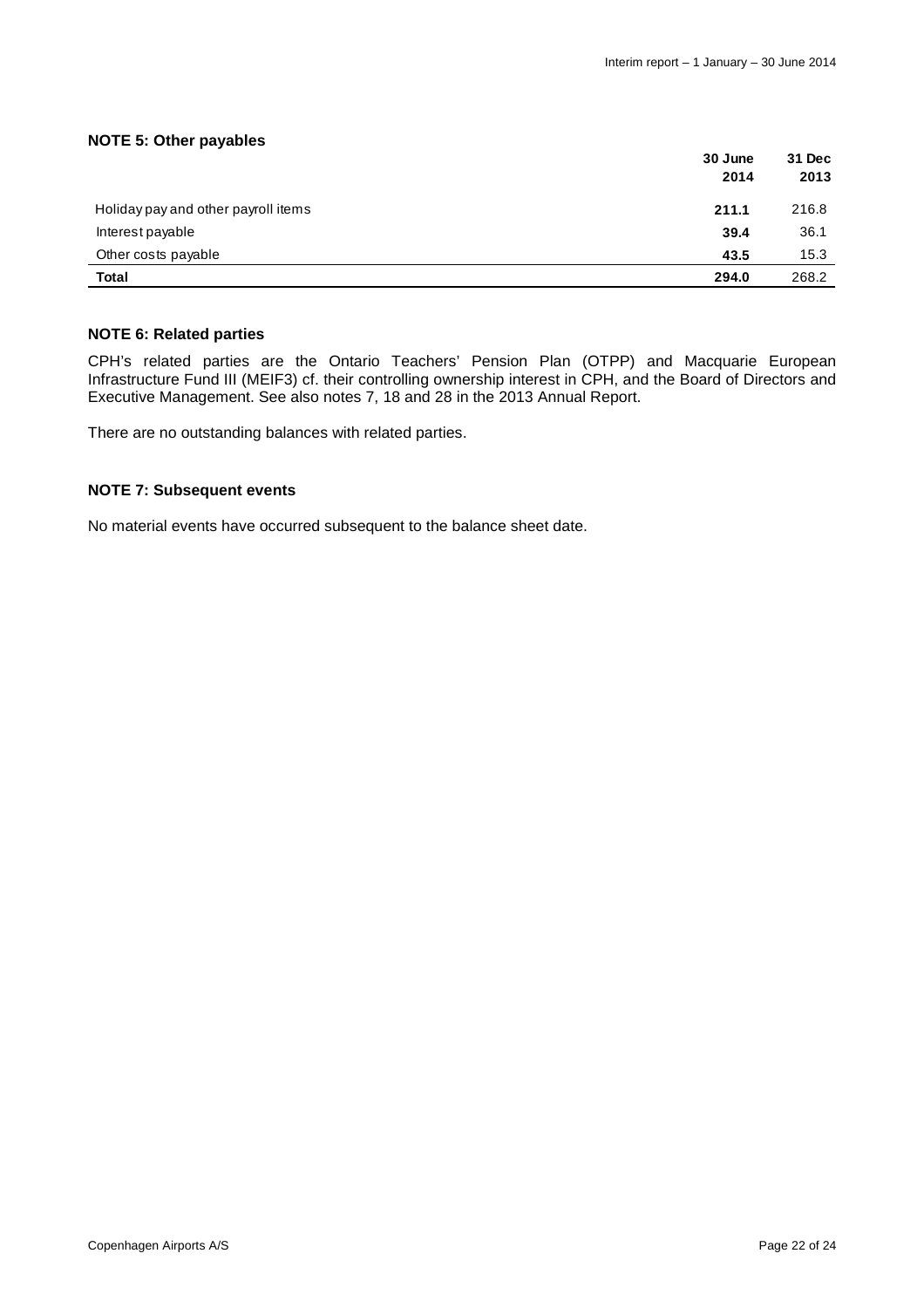# **MANAGEMENT'S STATEMENT AND AUDITORS' REPORT**

### **MANAGEMENT'S STATEMENT ON THE INTERIM REPORT**

The Board of Directors and the Executive Management have today considered and adopted the interim report for the period 1 January – 30 June 2014 of Copenhagen Airports A/S.

The interim report, which comprises the condensed consolidated financial statements of Copenhagen Airports A/S, is presented in accordance with IAS 34, Interim Financial Reporting as adopted by the EU and additional Danish disclosure requirements applying to interim reports of listed companies.

In our opinion, the interim report gives a true and fair view of the Group's assets, equity and liabilities and financial position at 30 June 2014 and of the results of the Group's operations and the Group's cash flows for the period 1 January – 30 June 2014 and Q2 2014. Moreover, in our opinion, the Management's Operating and Financial Review gives a true and fair view of developments in the Group's operations and financial position and describes the most significant risks and uncertainty factors that may affect the Group.

Copenhagen, 12 August 2014

#### **Executive Management**

Thomas Woldbye CEO

### **Board of Directors**

Lars Nørby Johansen Chairman John Bruen Stig Gellert David Stanton Deputy Chairman Janis Kong Ulla Thygesen Simon Geere Deputy Chairman Chris Ireland Jesper Bak Larsen